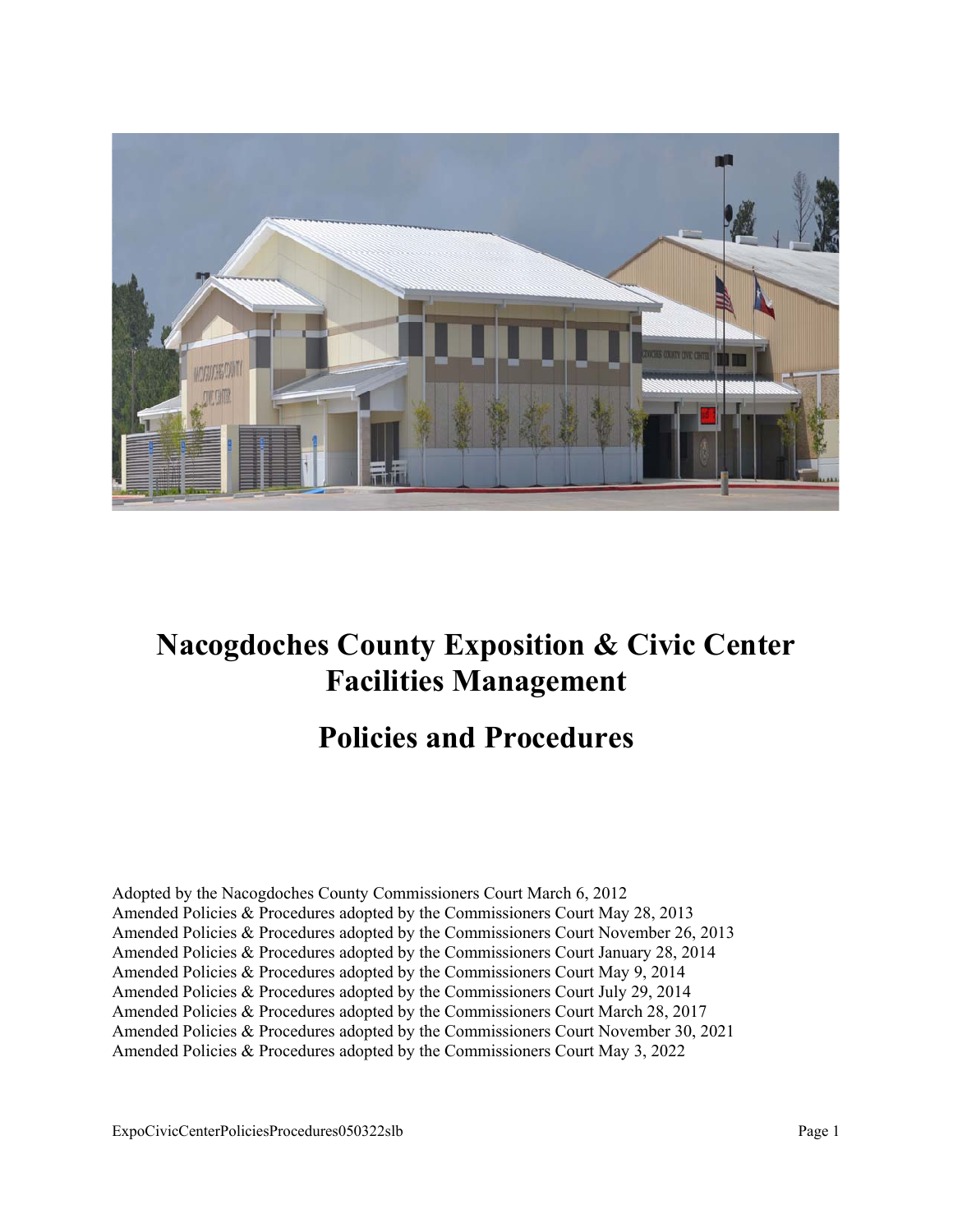# **Table of Contents**

| Introduction                               | page 4  |
|--------------------------------------------|---------|
| Definitions                                | page 4  |
| Fee Schedule Categories                    | page 5  |
| General Usage Policies                     |         |
| Access during Events                       | page 6  |
| <b>Admission Rates</b>                     | page 6  |
| Advertising                                | page 6  |
| <b>Alcoholic Beverages</b>                 | page 6  |
| Animals                                    | page 7  |
| Animals in the Civic Center Building       | page 8  |
| Camping / RV Use                           | page 8  |
| <b>Cancellation of Event</b>               | page 8  |
| Candles & Open Flames                      | page 8  |
| Clean-up Guidelines                        | page 8  |
| Damage Costs (Security Deposit)            | page 8  |
| Decorations                                | page 9  |
| Deliveries                                 | page 9  |
| <b>Event Marketing</b>                     | page 9  |
| <b>Event Staffing</b>                      | page 9  |
| <b>Facility Alterations</b>                | page 9  |
| <b>Fire Safety Standards</b>               | page 9  |
| Floor / Area Plan                          | page 9  |
| Fog & Smoke Machines                       | page 10 |
| Food Service / Event Catering              | page 10 |
| General Compliance                         | page 10 |
| <b>Glass Containers</b>                    | page 10 |
| Guns & Gun Show Policy                     | page 10 |
| Open Carrying of Firearms                  | page 10 |
| Hazardous Waste                            | page 11 |
| <b>Health Permit Requirements</b>          | page 11 |
| <b>Helium Balloons</b>                     | page 11 |
| <b>Holiday Restrictions</b>                | page 11 |
| Indemnification                            | page 11 |
| <b>Intellectual Property</b>               | page 12 |
| Key Distribution                           | page 12 |
| Liability Limitations of Parking           | page 12 |
| <b>Lost or Stolen Articles</b>             | page 12 |
| No Smoking                                 | page 12 |
| Parking Lots, Roadways and Traffic Control | page 13 |
| Phone Lines                                | page 13 |
| Photos                                     | page 13 |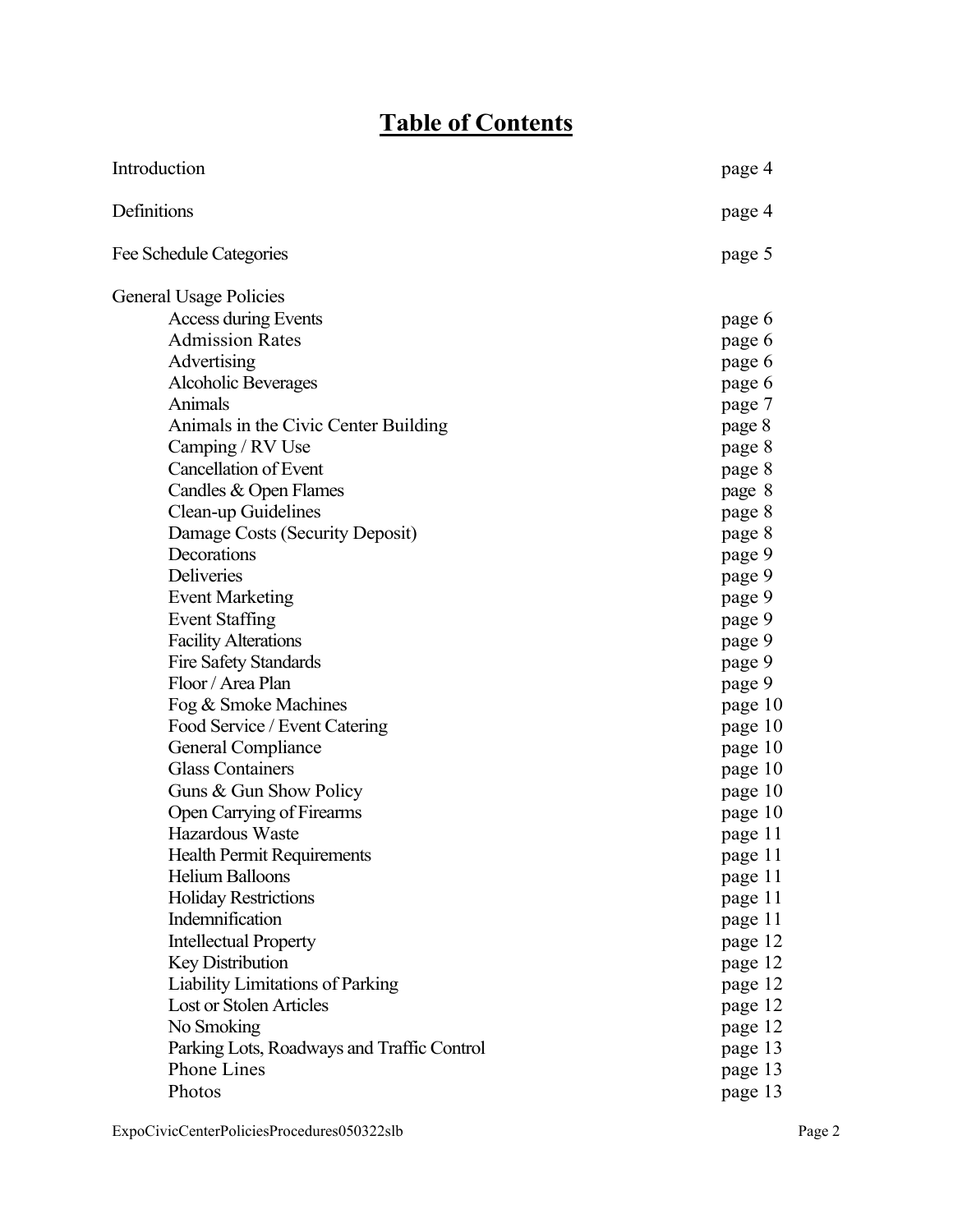| <b>Planning Meeting</b>                                       | page 13      |
|---------------------------------------------------------------|--------------|
| Reservations                                                  | page 13      |
| Room Set Up Fee                                               | page 13      |
| <b>Sales Tax Collection</b>                                   | page 14      |
| Security                                                      | page 14      |
| Sub-leasing/Third-Party Vendors                               | page 14      |
| Time of Events - Operating Hours                              | page 14      |
| Use of and loss of County Equipment                           | page 14      |
| <b>Use Restrictions</b>                                       | page 15      |
| Vehicles                                                      | page 15      |
| Pineywoods Fair                                               | page 15      |
| <b>Payment Policy</b>                                         | page 15      |
| Method of Payment                                             | page 15      |
| Appropriation of Revenues                                     | page 16      |
| <b>Bad Check Policy</b>                                       | page 16      |
| Cancellation of Event                                         | page 16      |
| <b>Limitation of Liabilities</b>                              | page 16      |
| <b>Insurance Requirements</b>                                 | page 16      |
| Certificate of Insurance                                      | page 16      |
| Exhibit A                                                     |              |
| Expo Rental Fee Schedule Surcharges                           | page 17      |
| Civic Center Rental Fee Schedule                              | page 18      |
| Special Weekday Rental Rate Schedule                          | page 19      |
| Exhibit B                                                     |              |
| Nacogdoches County Fairgrounds Facility Information           | pages 20, 21 |
| Exhibit C                                                     |              |
| License Application Forms (Expo, Civic Center)<br>attachments | separate     |
| Exhibit D                                                     |              |
| <b>Catering Agreement</b>                                     | separate     |
| attachment                                                    |              |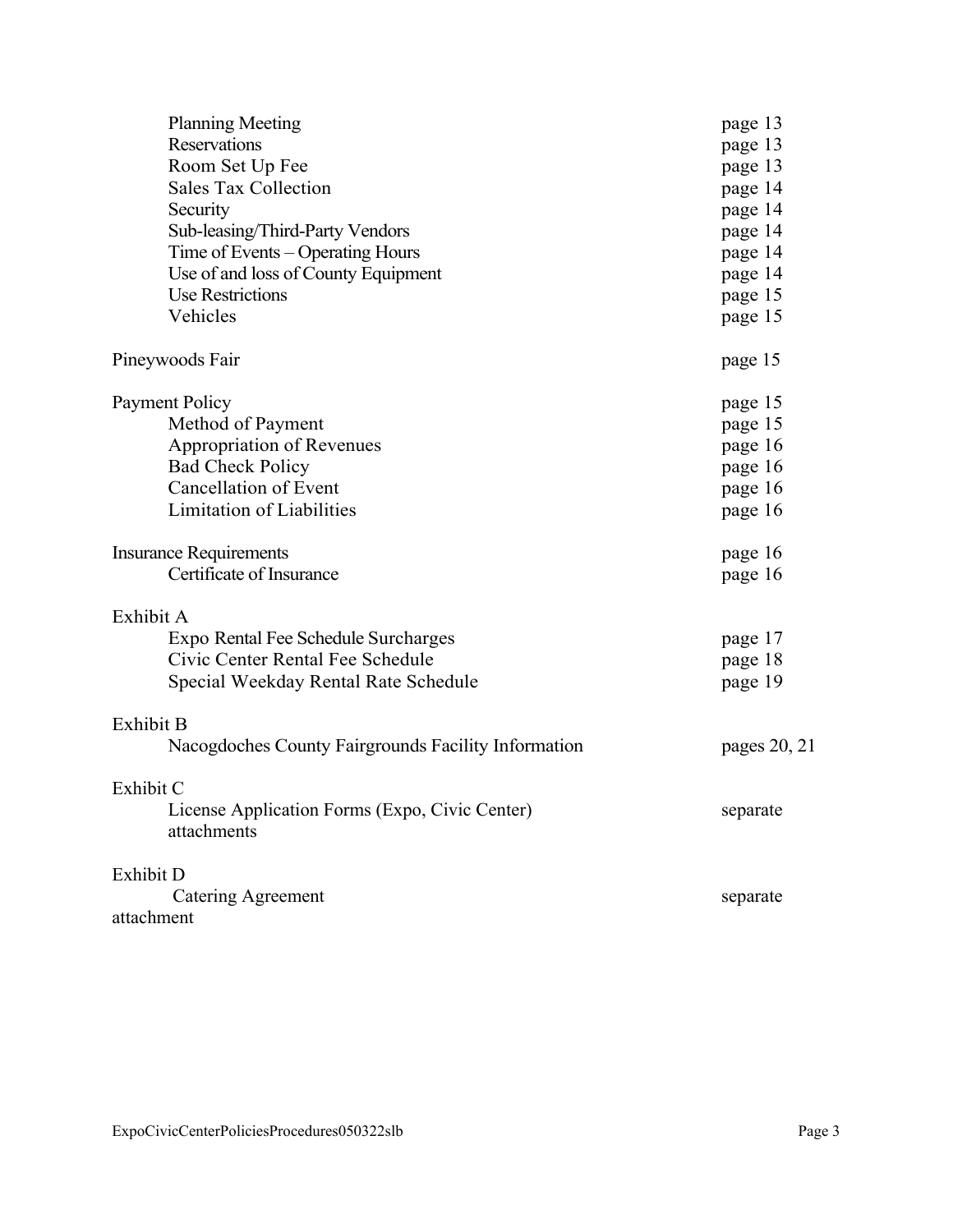## **Introduction**

### **Purpose of Policies and Procedures**

Provide a consistent guideline for Event Holders and users and to provide a safe and quality experience while using a Nacogdoches County Facility.

### **Purpose of Fees**

Generate revenues to offset the operational costs of the facilities and to provide funds for future capital improvements.

## **Establishment of Fees**

Rental fees for Nacogdoches County Facilities will be reviewed on an annual basis with consideration given to:

- the service needs of the community
- the facility target user market
- competitive and reasonable rental rates
- operational costs and the need for future capital improvements

# **Definitions**

## **Nacogdoches County Facilities applicable to these operational policies and procedures**

#### **Exhibit B includes:**

Nacogdoches County Expo Parking Lot Indoor Arena Barn 1 Barn 2 Barn 3 Midway Civic Center (Upstairs) Civic Center (Downstairs)

#### **Nacogdoches County or "County"**

County Commissioners; Employees of Nacogdoches County Government, Operations Division including but not limited to: County Expo & Civic Center Director, Assistant Director, Administrative Assistant, Expo Groundskeeper II, Expo Groundskeeper I, Sheriff's Office Deputy Jailer, Custodial and Support Staff.

#### **Event**

Any activity that takes place on a scheduled date on Nacogdoches County property.

## **Event Holder**

Any individual, organization, company or entity using and/or renting a Nacogdoches County Facility.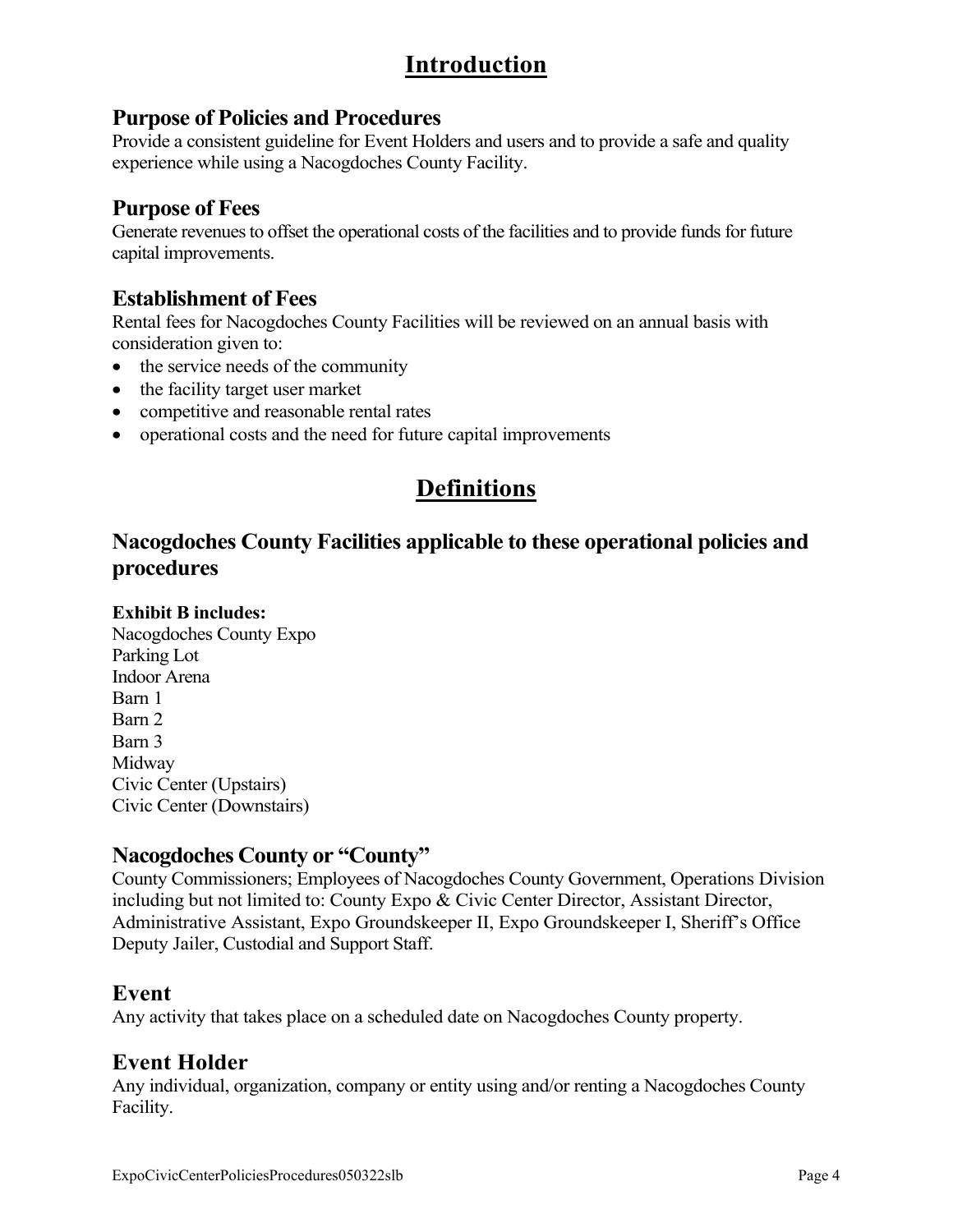### **Facilities Management**

Nacogdoches County Expo & Civic Center Director.

#### **Rental Agreement**

Written agreement between Nacogdoches County and Event Holder acknowledging use and fee arrangement for any Event held on Nacogdoches County property. The phrase "Rental Agreement", "Nacogdoches County Civic Center Application Form" and "Non-Exclusive License Agreement Nacogdoches County Civic Center" may be used within this document interchangeably. Each refers to the same instrument.

## **Fee Schedule Categories**

**Unless otherwise noted, rates are set forth in the Nacogdoches County Facilities Management Rental Fee Schedule, attached hereto and incorporated by this reference as Exhibit A.** 

#### **Credit Card Policy**

Nacogdoches County accepts payment by Visa, and Mastercard only. Per Local Government Code 130.0046 we assess a 5% fee to each transaction.

#### **Payment Policy**

Full payment is required at least thirty (30) days prior to any event. Bank draft, money order, cashier's check personal or corporate check, credit card, or cash will be accepted. Add on rental items must be paid at close of event within 5 business days.

#### **For Profit**

#### **Commercial / Standard Rate**

- Applies to any for profit individual, organization, company or entity.
- Applies to out of county non-profit organizations.

#### **Non-Profit**

- This rate applies to any Nacogdoches County non-profit group using a Nacogdoches County Facility for civic purposes such as education meetings, organization or service meetings, seminars, training and fundraising.
- This rate applies to other government agencies using a facility.
- Organization must be registered with the State of Texas as a non-profit  $(501(c)(3))$  or similar qualifying non-profit entity.
- The organization must be located in Nacogdoches County. Location shall be determined by the organization address or primary funding source.
- These events are charged a reduced base rental rate, subject to applicable surcharges.

#### **Nacogdoches County Government Rate**

 This rate applies to Nacogdoches County/City Government departments (i.e., AgriLife Extension Office, Law Enforcement, Elections, etc.). Use of the facility will be free of charge, *if available*.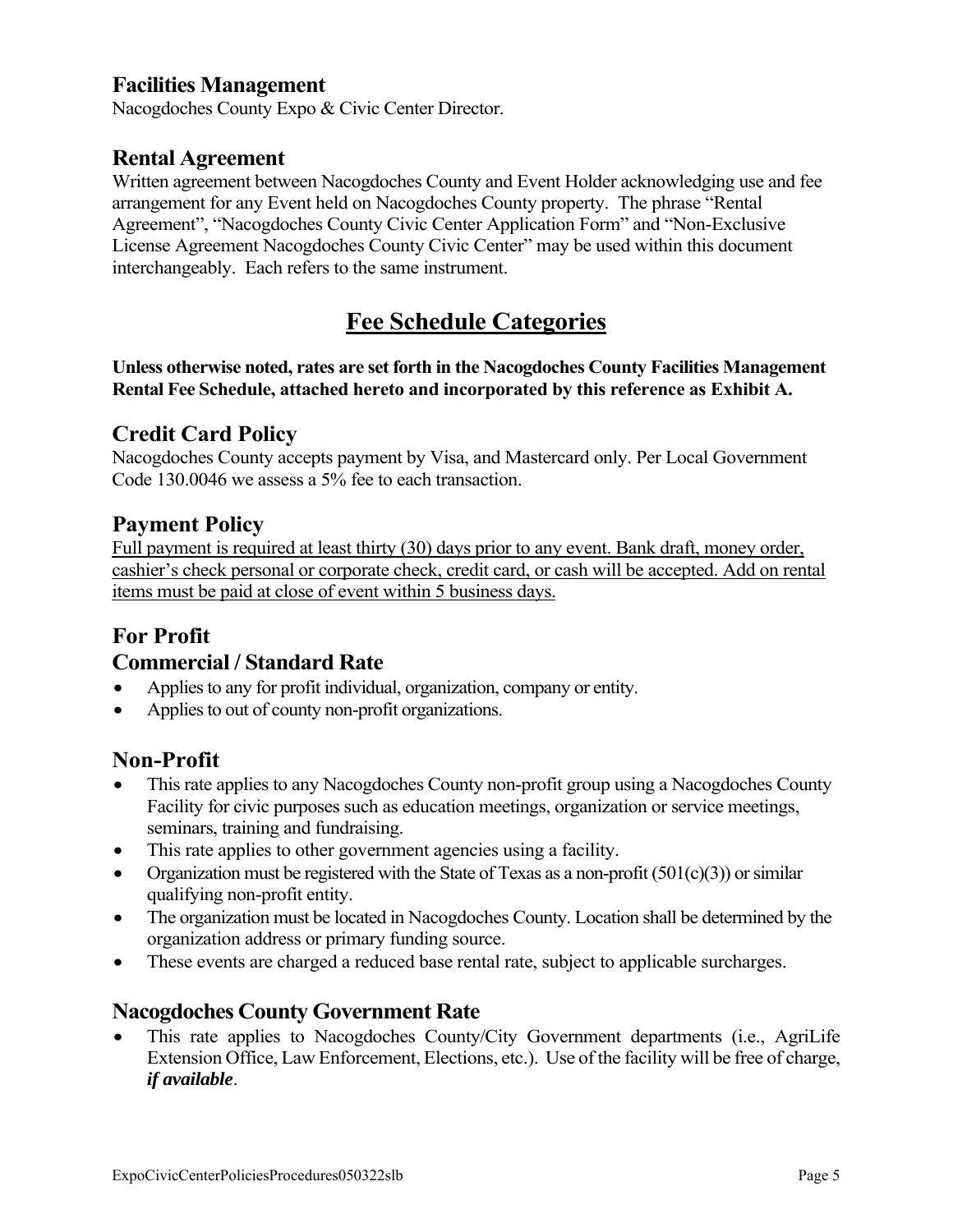## **County Employee Benefit**

 Nacogdoches County employees shall be able to enjoy free admission to all County sponsored events at the Nacogdoches Expo and Civic center including the Pineywoods Fair held in the Fall, and the Nacogdoches county PRCA rodeo held in the Spring. The employees of Nacogdoches must show their employee badge at the ticket booth to obtain admission. Only the employee may use this badge, no family members or friends may benefit from this plan. This is for admission only, no concessions, rides, or other events are included. This benefit does not include private parties, meetings, events, or Event Holder paid activity.

# **General Usage Policies**

Nacogdoches County retains control and management of Nacogdoches County Facilities at all times, and shall have the right at all times to enforce all rules and regulations described hereto, and shall have the right to eject all persons who fail or refuse to comply with the rules and regulations.

#### **Access during Events**

Nacogdoches County Facilities Management employees responsible for management and maintenance of the facilities shall have the right to access the facilities at any time during any event.

## **Admission Rates**

Admission rates for all ticketed events shall be \$1.00 per ticket per admission (sold or comp) except that non-profit organizations (as defined in the Fee Scheduled Categories section above) shall be assessed \$0.50 per ticket per admission.

#### **Advertising**

Event holders shall not hang signs, bunting or other advertising materials anywhere on the premises without prior approval of Nacogdoches County Facilities Management. The County does recognize the need for event holders to display sponsor advertising, therefore advertising materials and locations will be determined on an event by event basis. Facilities Management retains the right to approve any advertisement distributed by Event Holder and/or its agents related to the use of the Nacogdoches County Facilities. Therefore, all proposed advertisements shall be presented to Facilities Management for review prior to being used or distributed. Use of advertisements not approved by Facilities Management may result in cancellation of the License Agreement and use of the facilities without penalty to or liability of Nacogdoches County or its representatives.

#### **Alcoholic Beverages**

Alcohol is strictly prohibited at all Nacogdoches County Facilities unless the following criteria are met:

- 1. Alcohol consumption must be outlined in the Rental Agreement and details determined (such as: location, time, security plan) during planning meetings with Facilities Management. If alcohol is to be consumed on the premises of the Expo or Civic Center Facilities, Event Holder is required to obtain a current liquor license holder for the facility being used. Event Holder shall notify Facility Director in writing at least 30 days in advance of event date if Event Holder intends to provide alcohol on the premises.
- 2. If alcohol is to be SOLD in any Nacogdoches County Facility including the Exposition Center, Midway, or Civic Center
	- Liquor License Holders must obtain a "Texas Alcoholic Beverage Commission Temporary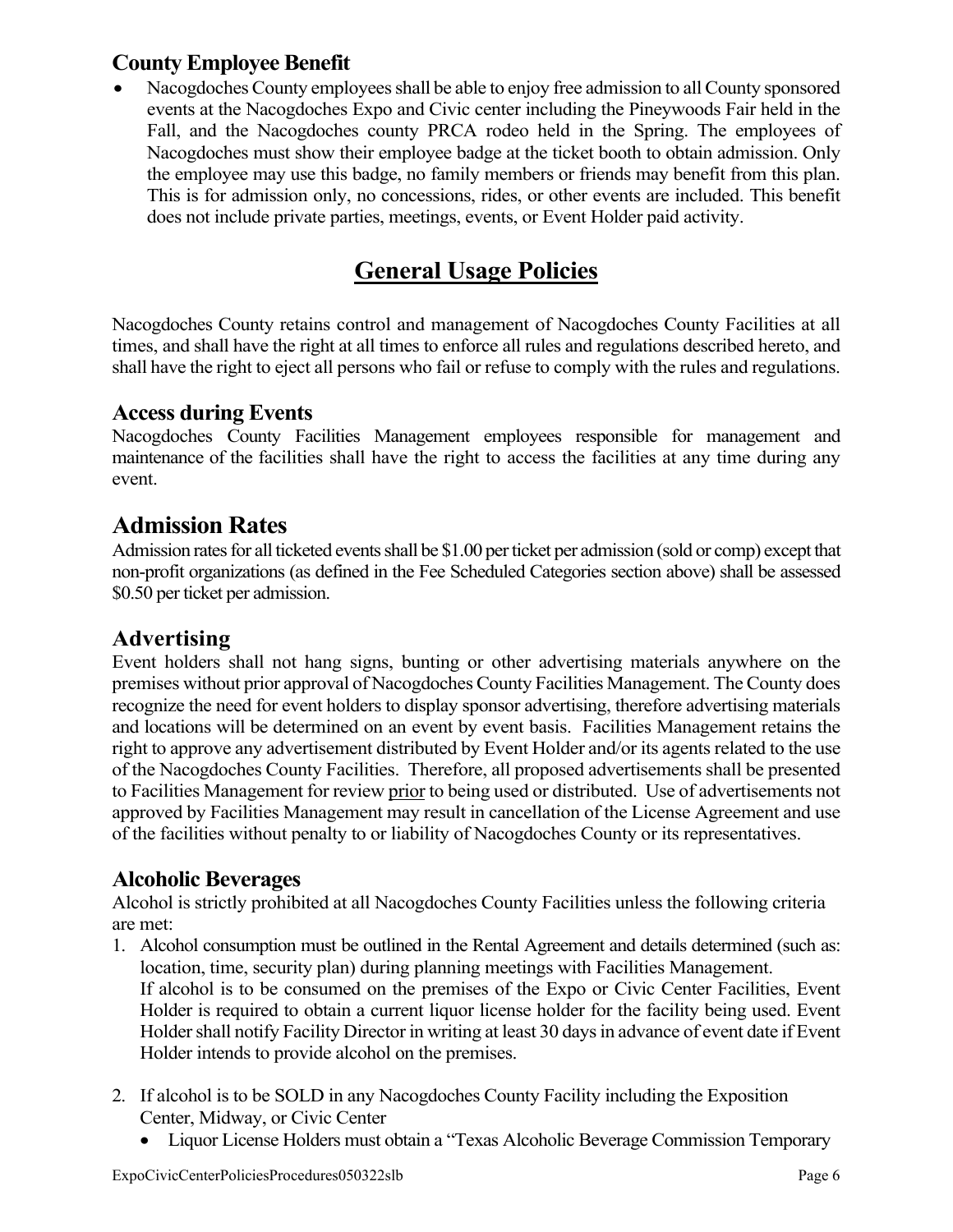Licenses Permit" (Chapter 72 of the State of Texas Alcoholic Beverage Commission Laws)

- Event Holder or Liquor License Holder must provide certificate of insurance including liquor liability as described in the insurance section herein.
- Event Holder must provide security plan to Facilities Management for final approval a minimum of 30 days prior to scheduled event. (See Security Policy)
- 3. If alcohol is to be SERVED, or otherwise made available in any Nacogdoches County Facility including the Exposition Center, Midway, or Civic Center the following requirements must be met:
	- Provide certificate of insurance including host liquor liability as described in the insurance section herein.
	- Provide security plan to Facilities Management for final approval a minimum of 30 days prior to scheduled event.
- 4. If the Event Holder fails to disclose that alcohol is to be sold, served or otherwise made available and/or comply with these rules as described in numbers 1 through 3 above, the Event Holder, participants, spectators and anyone else involved with the event are subject to removal, citation or arrest at the discretion of the Nacogdoches County Sheriff's Office.

#### 5. ARENA AREA:

 No BYOB events in the arena. Alcohol sale and service will be permitted by a licensed permit holder only. All TABC rules will be followed. No glass of any kind in the Arena. No alcohol may leave the designated arena area.

#### 6. MIDWAY AREA:

Alcohol SALES will be permitted by a licensed permit holder only. All TABC rules will be followed. BYOB events will be permitted, but will follow the rules and limitations set by the Facilities Management. Cooler size will be limited to 48 quart maximum. Coolers will be limited to personal vehicles, or designated booth space for the event. Event Holder retains the right to charge a fee to bring a cooler. No glass of any kind in the Midway area. No alcohol may leave the designated midway area and go into another Expo area.

#### 7. CIVIC CENTER AREA:

 Alcohol SALES will be permitted by a licensed permit holder only. All TABC rules will be followed. Alcohol SERVICE will be permitted with limitations. Only the Event Holder may provide this service and will abide by the same security rules stated above. Individual BYOB is not allowed. No alcohol may leave the designated room the Event Holder has retained.

8. Any event, {where a ticket must be purchased to enter the event and includes the serving of alcohol (at no additional cost to those attending)}, must make provision for alcohol to also be available outside the room of the event (at no additional charge). This indicates that a purchase of the event ticket is not required for the consumption of alcohol.

#### **Animals**

Event Holders utilizing a Nacogdoches County Facility for any activity, in which animals are used or exhibited, shall comply fully with all applicable government agency statutes, laws, ordinances, rules, regulations, and/or order applicable to the humane care and treatment of animals. Event Holders shall disclose to Facilities Management no later than thirty (30) days prior to an event at the Nacogdoches County Facilities all pending federal, state and/or local violations of law related to Licensee and its principals/owners. Failure to fully disclose in writing to Facilities Management by Event Holder all unresolved violations may result in cancellation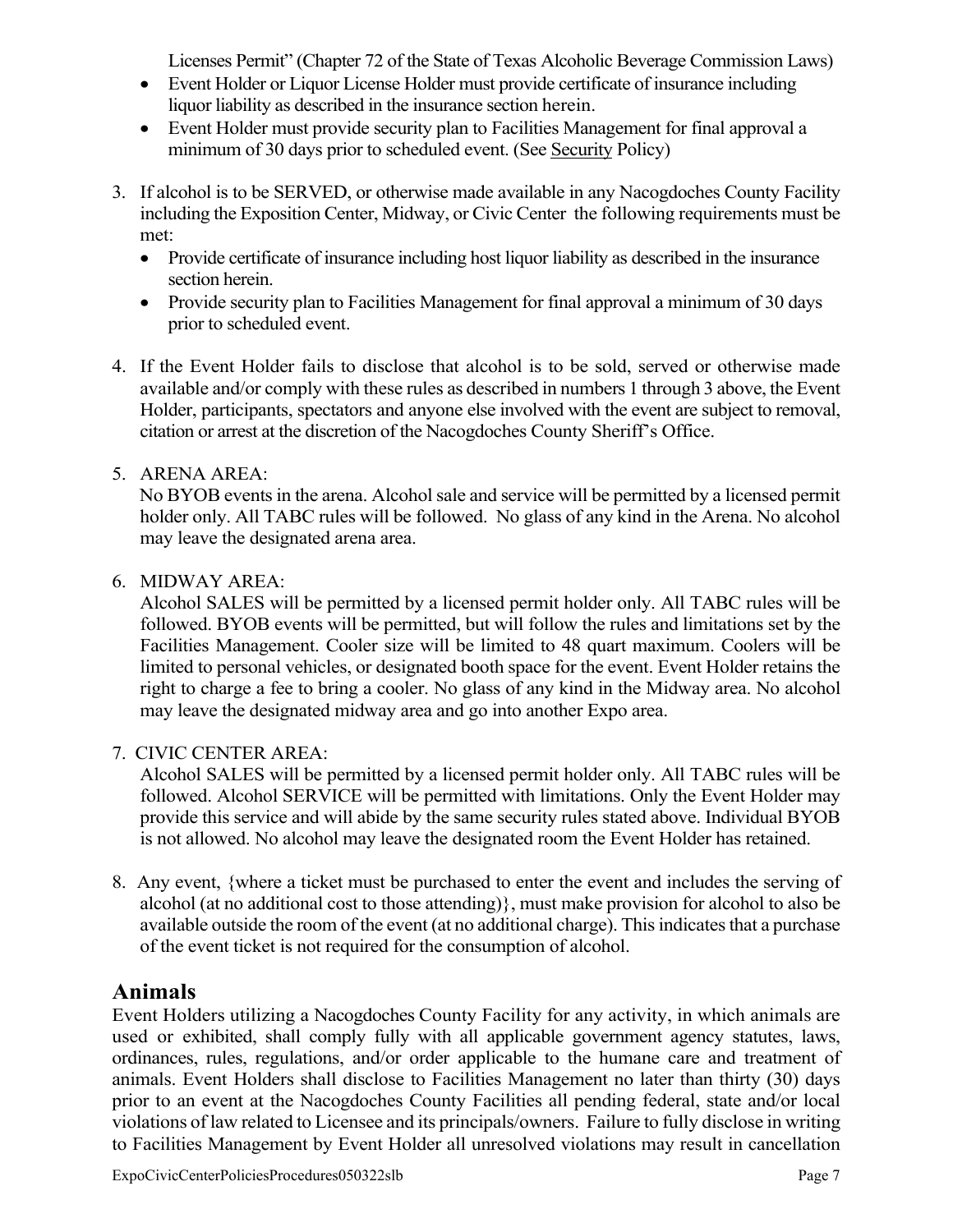of the License Agreement, at the discretion of Facilities Management but subject to final approval of the Commissioner's Court, and use of the facilities without penalty to or liability of Nacogdoches County.

Event Holder assumes the full responsibility to meet and satisfy all applicable ordinances, laws, rules, regulations, and/or orders as they relate to the needs and rights of those animals, which are under the Event Holder's care and control.

All animals must be penned, stalled and otherwise confined or under the direct control of owner or handler at all times. Persons keeping animals on the premises must use every care to assure safety of visitors and other facility patrons/personnel. Violation of this policy may result in removal of animals from the premises or Animal Control may be called. Animals and pets are not permitted in several Nacogdoches County Facilities, refer to specific facility information; service dogs are the exception. As required by Texas Animal Health Commission, negative Coggins certificate must be required for all equines brought into the facility. All other animals must comply with state mandated regulations from the Texas Animal Health Commission and Texas statutes.

### **Animals in the Civic Center Building**

No animals will be allowed in the Civic Center building, except service animals, without written permission from the Management of the Civic Center.

#### **Camping / RV Use**

Any Event camping or using RV's at a Nacogdoches County Facility shall use designated areas for camping and parking. Nacogdoches County Facilities Management will work with Event Holder to determine location, additional fees and number of spaces allocated. The Fairgrounds has limited electrical hook-ups and a sanitary sewer dump station is not available.

#### **Cancellation of Event**

All cancellations by Event Holder shall be in writing 90 days prior to the Event and effective upon receipt by Nacogdoches County Facilities Management. Nacogdoches County shall not be responsible for any consequences monetary or otherwise due to cancellation by Event Holder. The maximum liability of the County to an Event Holder due to cancellation of an Event by the County, regardless of the reason for cancellation, is limited to the fees paid by the Event Holder.

#### **Candles & Open Flames**

Per the International Fire Code Section 308.3, open flames on candles may be used only for a unity candle in religious ceremonies and enclosed tea light candles on table tops. Any other open flame will be allowed at the discretion of the Facility Director and must comply with Section 308.3. No pyrotechnics inside.

#### **Clean-up Guidelines**

Each event differs in clean-up requirements; refer to your contract for details. Failure to meet the clean-up requirements may result in partial or total forfeiture of the security deposit. For all events, if the facilities are not fully cleaned and Event Holder not completely removed from the premises according to the Time of Events – Operating Hours section below, an additional charge of \$75.00 per half-hour shall be assessed and due as part of the facilities' Closing Statement.

#### **Damage Costs (Security Deposit)**

The Event Holder shall be held responsible for all damages to and any necessary clean-up of the Nacogdoches County Facilities and property. The Event Holder may be required to post a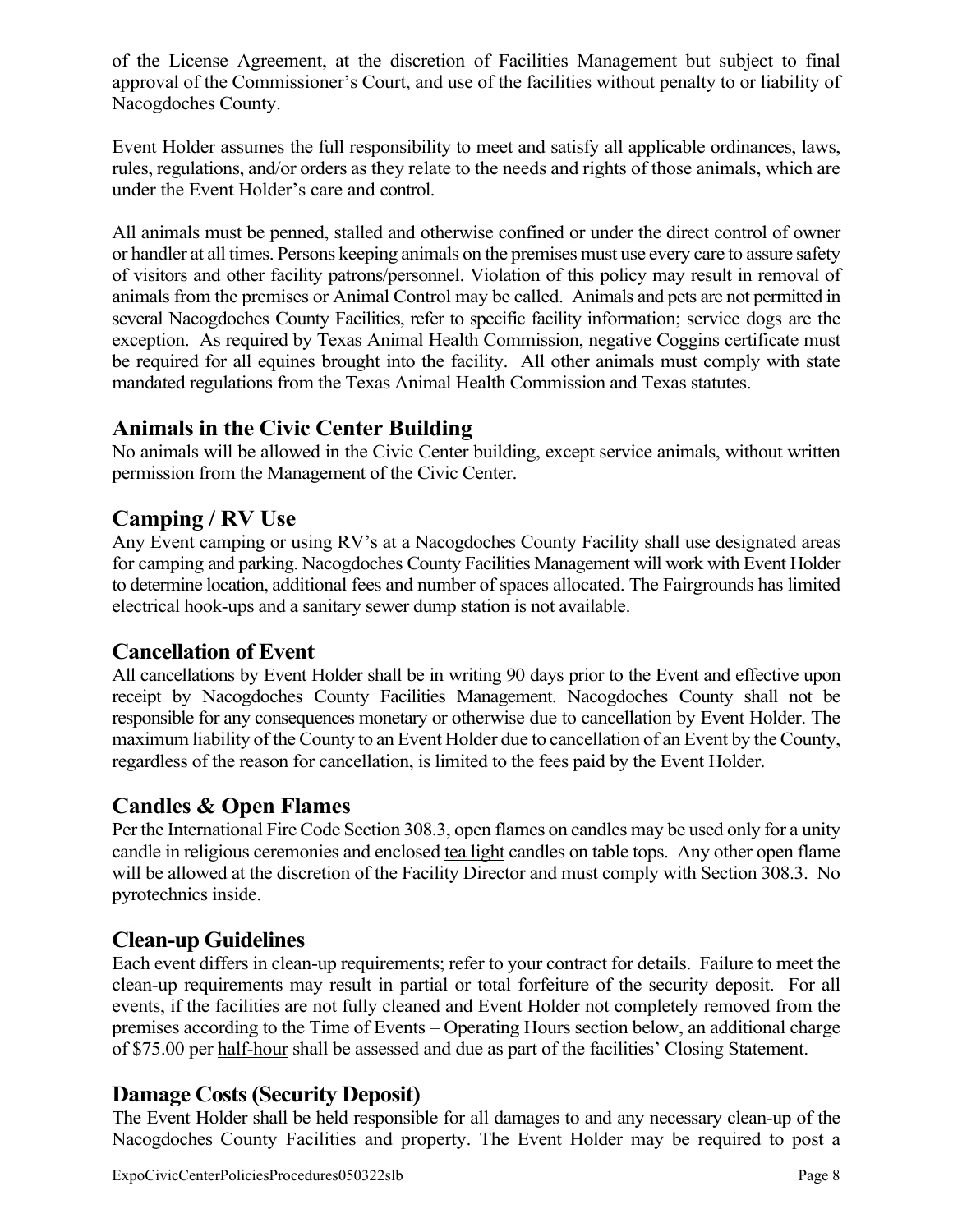booking deposit to defray the cost of repairs and clean up at the sole discretion of the County. The final invoice will be reduced by the amount of the booking deposit if the facility and property are left in a clean state and there are no damages. The deposit shall be due and payable a minimum of 2 weeks prior to commencement of the event.

## **Decorations**

Facility requirements differ for decorating; refer to the specific facility section for details. All decorating plans must be submitted and approved by Facilities Management a minimum of 30 days prior to an event. Regardless of the facility or the type of decorations, the Event Holder must remove all decorating materials immediately following the event. Banners, posters, signs are prohibited for distribution either inside or outside of the facility. No decorations may be hung with adhesives, or any form of adhesive material on inside walls. Nothing may be hung, attached or suspended from any part of the building without express written consent of the Facility Management.

## **Deliveries**

Deliveries for Event Coordinators may be accepted by Nacogdoches County employees with prior approval by Facilities Management.

## **Event Marketing**

Nacogdoches County Facility Management employees shall not be responsible for event promotion. The Nacogdoches County Government logo may not be used on any promotional material without the express written consent of Nacogdoches County Commissioners Court.

Some advertising options available to the Event Coordinator are telephone, answering machine, website, Facebook, WIFI, marquis and Expo logo.

## **Event Staffing**

Event Holders shall provide all security, ushers, announcers, ticket takers, clean-up crew and other personnel necessary to conduct the activities described in the Rental Agreement. Nacogdoches County may be able to provide personnel for limited activities. A Nacogdoches County Facilities Management employee may be on site or on call while facilities are occupied. This will be determined on an event by event basis and finalized during planning meetings.

#### **Facility Alterations**

Event Holders may not undertake any plumbing, electrical, telecommunications, carpentry or mechanical work on any of the facilities without prior written authorization of Nacogdoches County Facilities Management. All alterations must be requested in writing and submitted a minimum of 30 days prior to the event.

#### **Fire Safety Standards**

All fire regulations in the Uniform Fire Code as amended and approved by the local jurisdiction shall be strictly observed*.* The UFC regulates the placement of tables and chairs, decorations, dimensions of all aisles and exits, etc. Facilities Management will work with Event Holder during planning meetings to ensure compliance with the UFC. However, the Event Holder is ultimately responsible for compliance.

#### **Floor / Area Plans**

ExpoCivicCenterPoliciesProcedures050322slb Page 9 Event Holders shall submit floor / area plans to Facilities Management at least 30 days in advance of event. The plan should include decorations, dimensions of all aisles, booths, table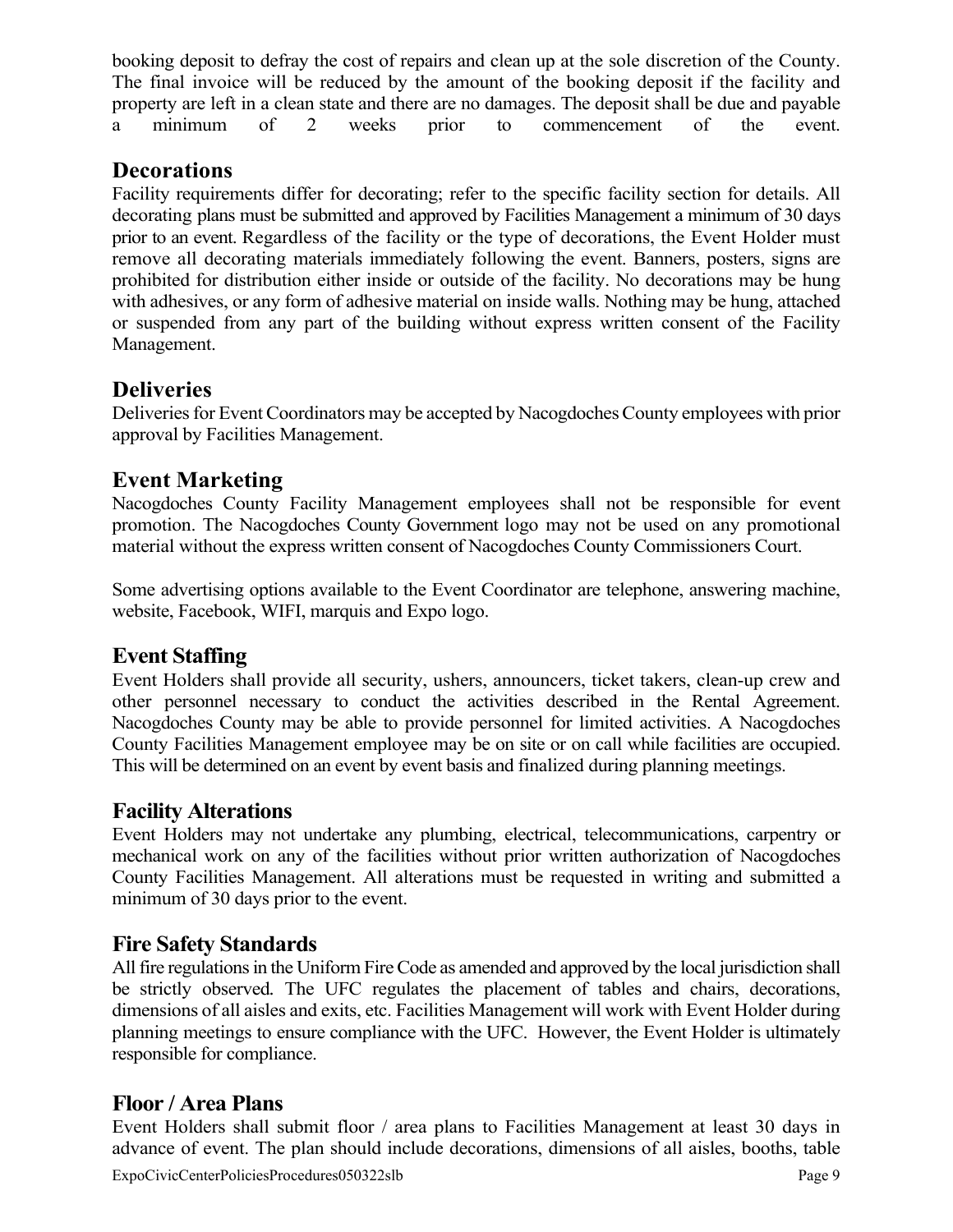and chair locations, parking areas, loading and unloading areas, etc. Facilities Management will work with each Event Holder on specific needs and requirements to ensure compliance with fire safety standards and facility requirements.

#### **Fog & Smoke Machines**

Use of fog or smoke machines is restricted to outside only. Inside use is prohibited.

#### **Food Service / Event Catering**

The Nacogdoches County Civic Center Management must be advised of any event which plans to serve food. All food brought into the Civic Center, or Arena area, (with the exception of cake) must be catered. A Cater is defined as an individual or business which has a health certificate and a tax I. D. for serving food.

The Lessee is responsible for the payment of a fee of up to \$175.00 for bringing food into the facility, and the kitchen will be available for their use. No Caterer or Lessee may use the kitchen unless prior reservation has been made and rental fees have been paid. The Caterer or Lessee will be responsible for the cleaning of the kitchen. All garbage must be placed in plastic bags and moved to the dumpster, spills cleaned, counters, equipment, and utensils must be washed and returned to original space. Cleaning supplies and bags will be provided by the Civic Center. No food or beverage will be left in the refrigerators, ovens, or storage areas.

A complete list of kitchen rules and responsibilities as listed in Attachment D will be adhered to. Failure to comply may result in forfeiture of cleaning deposit.

#### **General Compliance**

Event Holder agrees to comply with all applicable governmental agencies, ordinances and statutes. Event Holder assumes full responsibility for payment of all sales, use, assessments and/or fees in compliance with Nacogdoches County and the State of Texas.

#### **Glass Containers**

Glass drinking containers are not permitted in any Nacogdoches County Facility or parking lots, with the exception of individual beverage glasses confined to the Civic Center rooms only. No glassware of any kind is allowed in the Arena, Barns, or Midway areas.

## **Gun Show Policy**

Subject to the Open Carrying of Firearms section set forth below, firearms and handguns are prohibited in all areas of the civic center except by specific permission from the Civic Center Director. Exhibitors displaying approved firearms must comply with all federal, state and local laws governing the possession and/or sale of such. Firearms may not be loaded or fired in the interior or exterior of the center, including parking areas.

Individuals possessing a firearm or handgun must leave the premises immediately upon exiting the gun show. Trigger mechanisms must be secured with tie wraps or similar devices. All weapons must be checked at the door before entering and again when exiting the building. This policy does not apply to licensed peace officers or individual licensed under article 2.122 of the Texas Code of Criminal Procedure.

## **Open Carrying of Firearms**

The carrying of firearms is subject to current Texas law.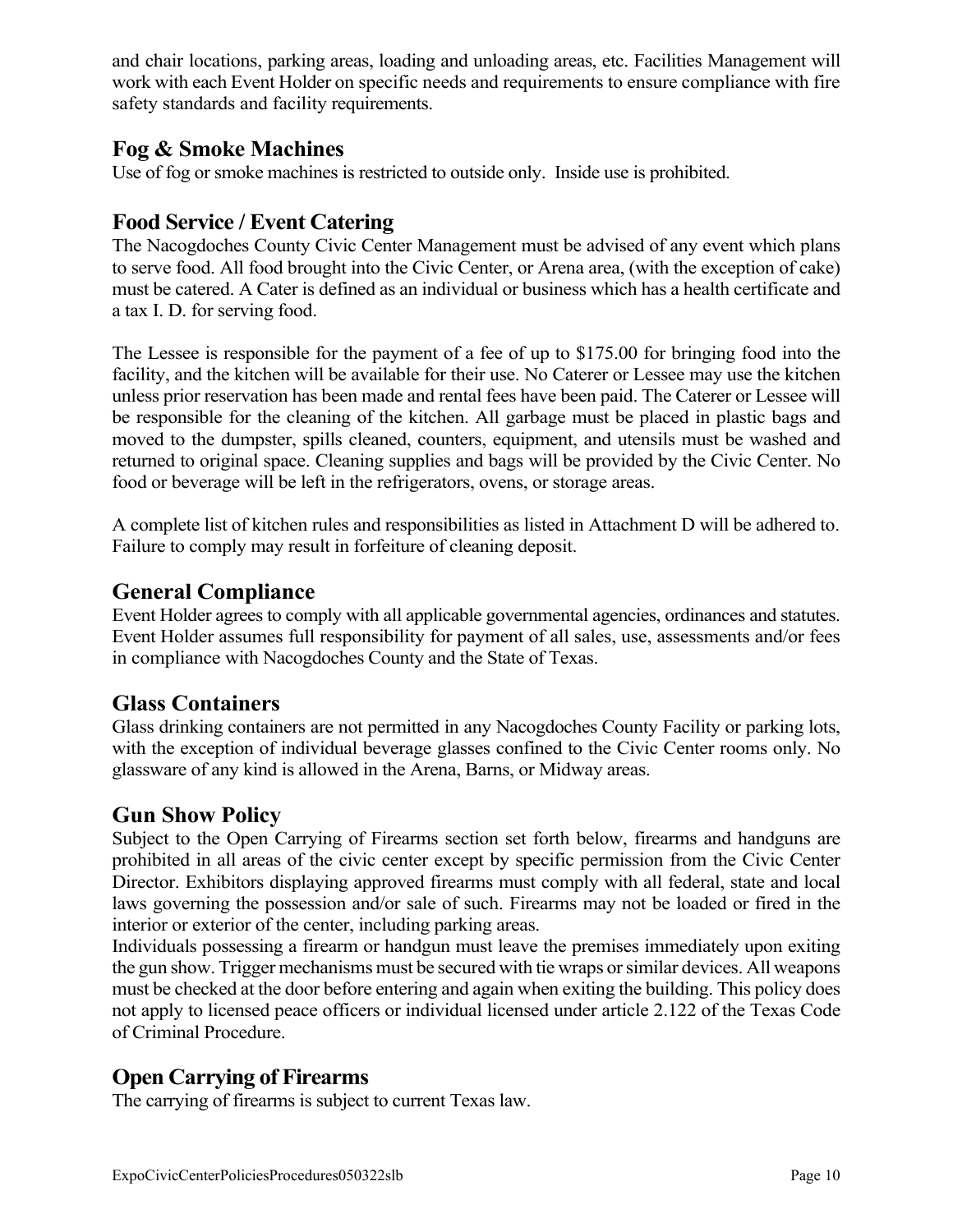## **Hazardous Waste**

The Event Holder agrees, at all material times Event Holder is on Nacogdoches County property, not to have in its possession, collect, distribute, dispose, release or otherwise discharge any toxic or hazardous waste as defined by Nacogdoches County and/ or any applicable laws. In the event the Event Holder shall be in possession of such hazardous or toxic waste, the Event Holder shall immediately notify Facilities Management and the Texas Commission of Environmental Protection as well as the Federal Environmental Protection Agency and such other governmental agency or body as may be required by law, relative to such materials. Additionally, Event Holder agrees not to dispose of any refuse or empty any fluids on Nacogdoches County property. In the event the Event Holder, or its agents, vendors, sub licensees, concessionaires or employees dump grease in the facility sewer system, or at locations not authorized by Facilities Management, or shall otherwise violate the provisions of this paragraph, Nacogdoches County Facilities Management will look to the Event Holder and shall subject the Event Holder to possible fine or penalties, plus any costs incurred by County. Such fine or penalties shall be imposed by Facilities Management for each infraction and Event Holder shall be deemed in material breach of the Rental Agreement and subject to immediate termination of the Rental Agreement and removal from the property.

### **Health Permit Requirements**

When an event involves a temporary food service operation or food demonstration, the Event Holder is responsible for complying with all State Health Department guidelines. The County Health Officer can issue a temporary food service certificate for such events.

#### **Helium Balloons**

Helium balloons may not be distributed or sold inside the facility. With prior approval of the Facility Management, helium balloons may be used as decoration when they are permanently attached to other furniture or a display. If helium balloons are released for any reason in the facility, a charge for the removal of the balloons will be assessed to the lessee.

#### **Holiday Restrictions**

Nacogdoches County Facilities are officially closed on the following holidays: Thanksgiving Day and Christmas Day. Additional costs will be incurred for use during Nacogdoches County scheduled holiday.

#### **Indemnification**

To the fullest extent permitted by law, the Event Holder shall indemnify and hold harmless the County, its officers, agents, employees and insurers from and against all claims, damages, losses, expenses and demands, including court costs, attorney's fees and expenses, due to injuries, losses or damages arising out of, resulting from, or in any manner connected with the Events Holder's event, pursuant to the Rental Agreement, if any such injury, loss or damage is caused in whole or in part by, or is claimed to be caused in whole or in part by, the act, omission, error, mistake negligence, other fault of Event Holder, any officer, employee, representative or agent of the Event Holder, anyone directly or indirectly employed by the Event Holder, or anyone for whose acts the Event Holder may be liable; provided, however, that except for worker's or workmen's compensation, disability benefits or other similar employee benefit claims, Event Holder is not obligated to indemnify the County hereunder for that portion of any claims, damages, losses, demands and expenses arising out of or resulting from any grossly negligent act or omission of the County, or its officers, agents or employees. Event Holder's indemnification obligation hereunder shall not be construed to negate, abridge, or otherwise reduce any other right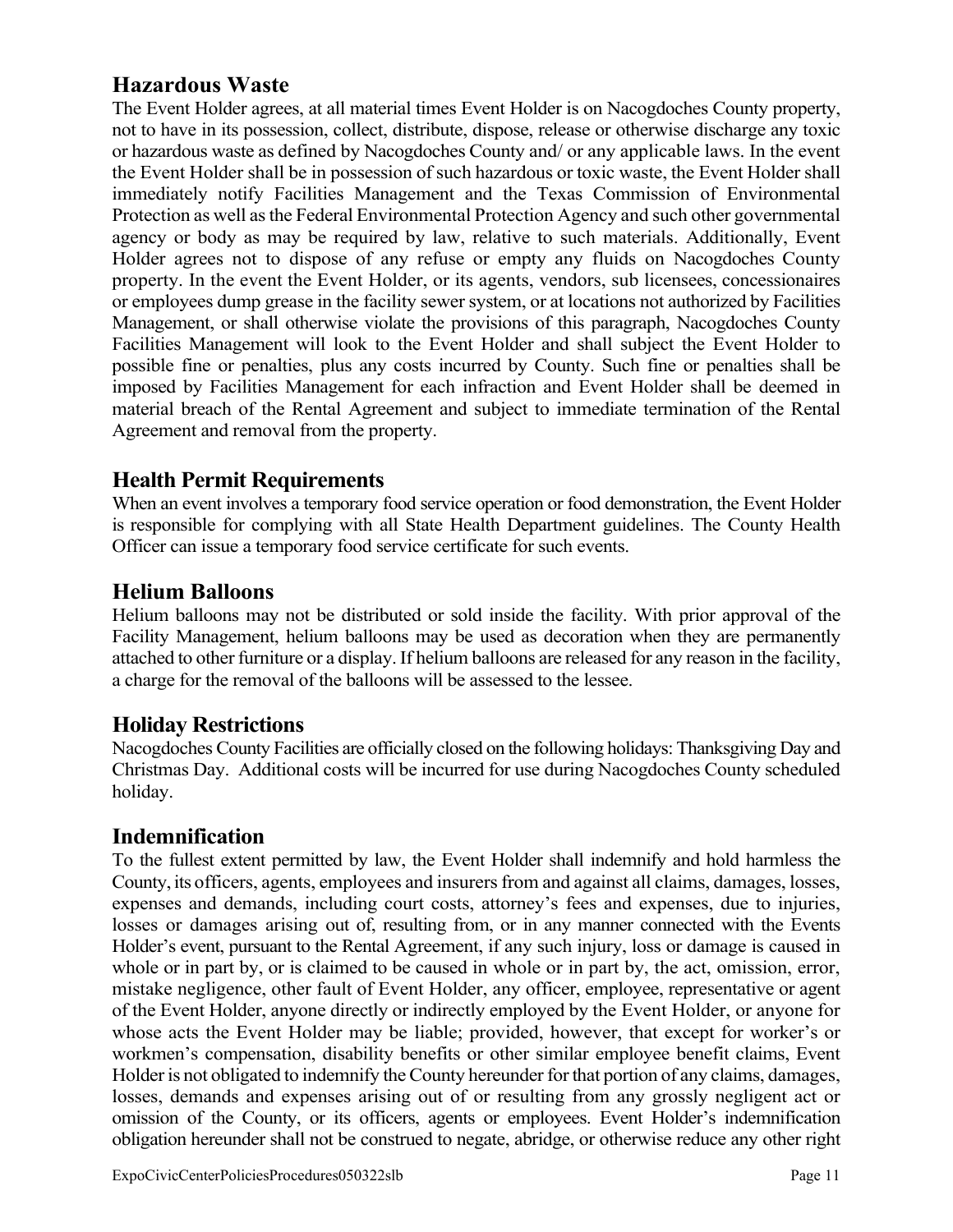or obligation of indemnity which would otherwise exist as to any party or person described in this section.

With respect to any and all claims against the County or any of their officers, employees or agents by any employee of Events Holder or anyone directly or indirectly employed by Event Holder, or anyone for whose acts Event Holder may be liable, the indemnification obligation described above shall not be limited in any way by any limitation on the amount or type of damages, compensation or benefits payable by or for the Event Holder, under worker's or workmen's compensation acts, disability benefit acts, or other employee benefit acts.

For events that Event Holder uses - or anticipates the need for its anticipated audience to sign - a waiver or indemnity agreement, the form of the waiver and/or indemnity agreement shall be provided to Facilities Management no later than seven (7) days prior to the event. Failure to provide all forms described above may result in cancellation of the License Agreement and use of the facilities without penalty to or liability of Nacogdoches County.

#### **Intellectual Property**

Event Holder will assume all costs, expenses and damages arising from the use of patented, trademarked, franchised or copyrighted music, materials, devices, processes or dramatic rights used at or incorporated in the Event. Event Holder agrees to indemnify, defend and hold Nacogdoches County, its officers, agents, and employees harmless from any claims or costs, including legal fees, which might arise from use of any such material. The Nacogdoches County Government logo may not be used on any promotional material without the express written consent of Nacogdoches County Commissioners Court.

### **Key Distribution**

Facility keys distribution will be arranged during event planning meetings. Loss of keys may result in the expense on the Event Holders part to re-key the facility.

#### **Liability Limitations of Parking**

Nacogdoches County shall not be responsible for fire, theft, damage to or loss of vehicles or articles left therein parked on County property. Event Holders are responsible for requesting designated parking. Guests of a Nacogdoches County Facility who park in any non-designated area do so at their own risk and may be ticketed or towed at their own expense.

#### **Lost or Stolen Articles**

Nacogdoches County shall not be responsible, under any circumstances, for property of the Event Holder while on a Nacogdoches County Facility premises. Nacogdoches County Facility Management will accept lost and found articles for distribution during normal business hours. In addition, Nacogdoches County Facility Management is not responsible for any loss of articles or equipment left unattended in any facility. The usage of security personnel when such equipment or articles are left in buildings or in a County Facility shall be the responsibility of the Event Holder. All articles, equipment, exhibits, displays or materials shall be brought into the facilities only at such hours as designated by the Rental Agreement. Event Holder assumes all responsibility for any goods or material, which may be placed in County's storage before, during, or after an Event.

#### **No Smoking**

Smoking is regulated by the City of Nacogdoches smoking ordinance. The ordinance states "no smoking inside buildings" and persons must maintain a distance of 20 feet from all entrances.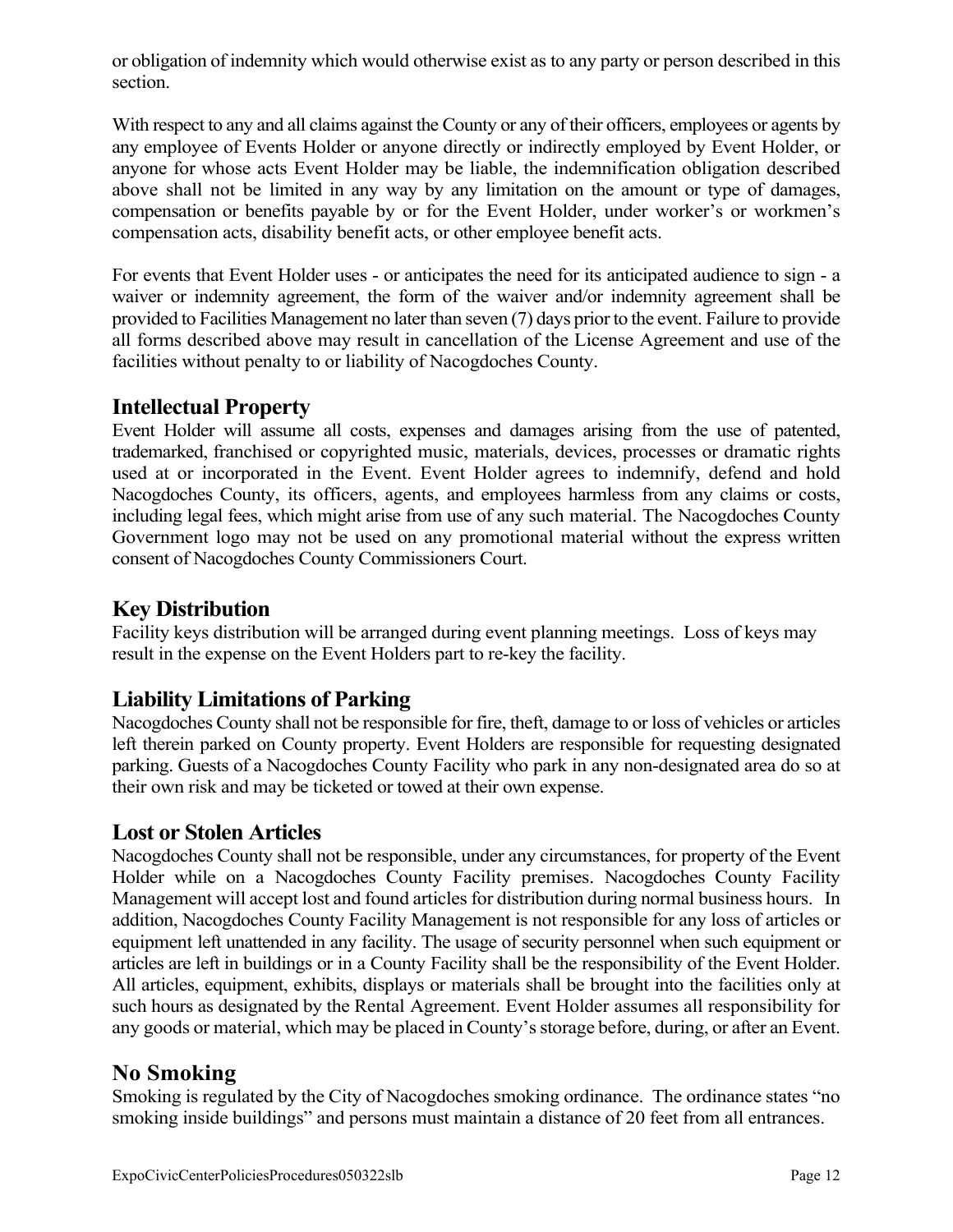## **Parking Lots, Roadways and Traffic Control**

- 1. Multiple Events may be conducted simultaneously at Nacogdoches County Facilities. It is the Event Holder's responsibility to coordinate with Facilities Management on parking area assignments. Fire lanes must be kept open for police, fire, ambulance and other emergency units as well as for County maintenance workers. Parking lots are subject to availability. The loading dock shall not be used by Event Holder, any of its agents or patrons; it shall remain open for emergency service motor vehicles including but not limited to ambulances.
- 2. Event Holders may not charge in excess of \$10.00 per vehicle using the parking lot at the Nacogdoches County Facilities. Event Holder shall pay to Nacogdoches County \$1.00 (ONE DOLLAR AND 00/100 CENTS) per vehicle of all vehicles parked by Event Holder or its parking vendor as part of its use fees if the parking vendor is a for-profit parking vendor. Event Holder shall pay to Nacogdoches County \$0.50 (FIFTY CENTS) per vehicle of all vehicles parked by Event Holder or its parking vendor as part of its use fees if the parking vendor is a non-profit parking vendor. If an Event Holder intends to charge its attendees for parking at the Nacogdoches County Facilities, written notice must be (1) given to Facilities Management no later than thirty (30) days prior to the event date and (2) such intention shall be included in any advertisements distributed or published by Event Holder. Event Holder shall be responsible for parking at all events. Event Holder shall be responsible for providing sufficient equipment and personnel to conduct parking consistent with safe, efficient and organized traffic control principles and methods. Nacogdoches County and Facilities Management shall not furnish traffic control at events UNLESS prior arrangements have been made with Facility Management per a signed, written agreement by Facility Management dated at or before the date of the License Agreement or Contract.

### **Phone Lines**

Special phone lines for Credit Card Machines are available for an additional fee.

#### **Photos**

Nacogdoches County Facilities Management may take photos of public events held at Nacogdoches County Facilities. These photos shall be the property of Nacogdoches County and may be used by Nacogdoches County Facilities Management for educational or promotional materials.

## **Planning Meeting**

As deemed necessary by Facilities Management, planning meetings will be conducted for certain events. These meetings shall be scheduled on an agreed upon date and time. All planning meetings must take place no later than two (2) weeks prior to Event Holder's scheduled Event.

#### **Reservations**

Event Holders must contact Nacogdoches County Facilities Management to determine date availability and complete a Rental Agreement. Consideration may be given to the Event Holder to rent the same dates for the following year however, there is no guarantee of availability until a signed Rental Agreement is completed.

## **Room Set Up Fee**

Each room will include one room set per event. This will be confirmed a minimum of seven (7) days prior to the event, with the lessee signing a copy of the layout drawing. Each change to the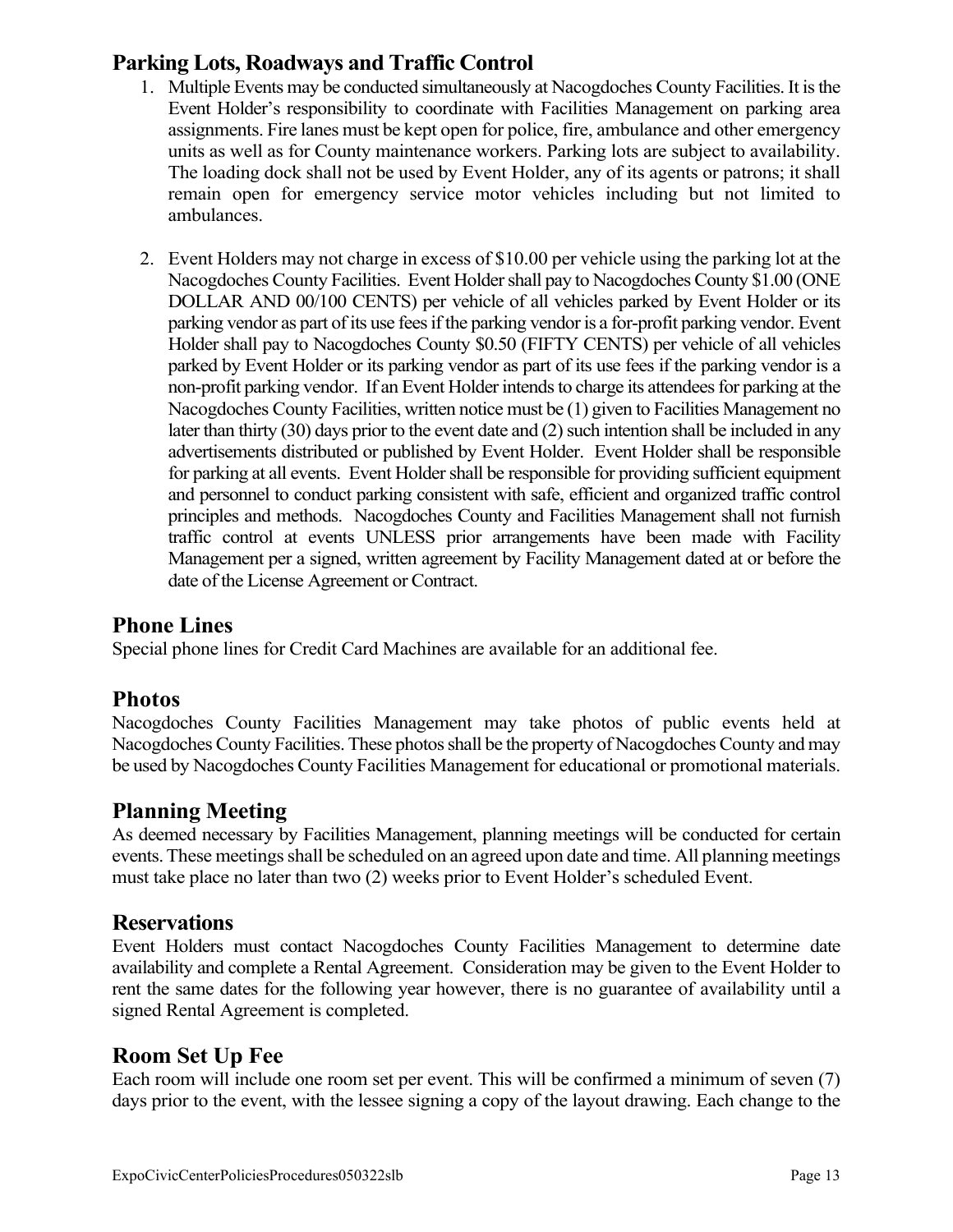room set less than 48 hours prior to the event will cost and additional \$100.00. Minor adjustments to a set will be judged on a case-by-case basis.

#### **Sales Tax Collection**

Event Holders and Event Holder vendors are responsible for payment of all sales, use, assessments and/or fees in compliance with Nacogdoches County, the State of Texas. It is the Event Holders and/or the Event Holder vendors, responsibility to collect and submit payment.

#### **Security**

Nacogdoches County Facilities Management has the right to require Event security, based on the type of Event. Facilities Management, with the consultation of the Nacogdoches County Sheriff's Department, will determine Event security needs. All Event security plans must be submitted and approved by Facilities Management a minimum of 30 days prior to an Event. Security officers will remain onsite until the event is complete and all guests along with the LICENSEE have left the property. It is up to the discretion of Security as to the number of officers needed as the event ends and cleanup begins.

#### **Sub-Leasing/Third-Party Vendors**

Sub-Leasing is not available. If sub-leasing is reported, Event Holder contract will be immediately terminated.

It is recommended that a list of the third-party vendors allowed onto the premises by Event Holder be identified and submitted to Facilities Management seven (7) days in advance of the event. Facilities Management reserves the right, notwithstanding the License Agreement, to refuse a third-party vendor from entering the Nacogdoches County Facilities to operate and/or conduct business. No third-party vendor or its property may occupy space in the parking lot of the facilities without permission of Facilities Management. In the event a vehicle owned or in the control of an unauthorized third-party vendor is located in the parking lot of the facilities, it will be towed at the owner's expense.

#### **Time of Events – Operating Hours**

The County reserves the right to regulate the time, place and manner of proposed activities in its facilities after considering all applicable factors and interests.

The terms "set up" or "tear down" shall include the use of the facilities for moving in and out in preparation of the facilities for performance of an Event. The set up and tear down fee includes the hours of 8-5 Monday thru Friday, and no more than 8 hours.

No event can last longer than midnight on Sunday thru Friday, and One (1:00) am on Saturday. Clean-up time is limited to one hour past closing. As set forth in the above Clean-Up Guidelines section, if the facilities are not fully cleaned and Event Holder not completely removed from the premises, an additional charge of \$75.00 per half-hour shall be assessed and due as part of the facilities' Closing Statement.

#### **Use of or Loss of County Equipment**

Without prior coordination and agreement of Facilities Management, Event Holders shall not operate motorized County-owned equipment. Additionally, Event Holder shall not, in any manner, dispose of equipment or materials owned by Nacogdoches County Government.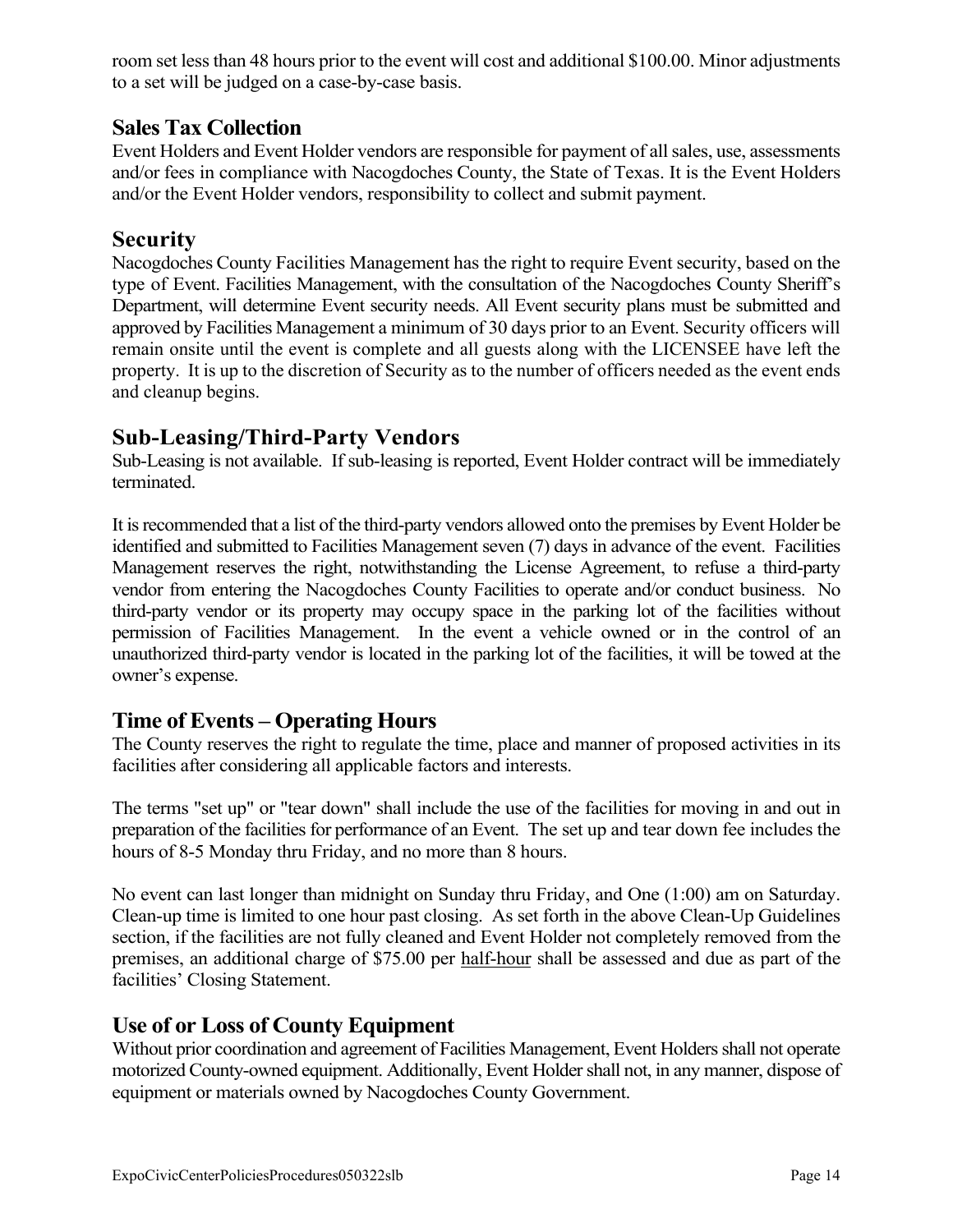## **Use Restrictions**

Nacogdoches County Government and/or Nacogdoches County Facilities Management may refuse Event bookings when it is their opinion that the Event may cause undue or unusual damage to the facilities or that may violate local, state or federal laws, rules or regulations. Nacogdoches County Government and/or Nacogdoches County Facilities Management may refuse Event bookings when it is their opinion that a requested Event conflicts with a similar Event previously scheduled on the premises. Once a Rental Agreement has been signed and executed and deposit has been paid in full to the County, the County may, in its sole discretion, agree not to schedule a like Event on any part of the grounds during the same period of time as that scheduled by the Event Holder.

Only the County Commissioners may waive any part of the policies and procedures. Waiver must be done in writing before Commissioners Court and before a public hearing. No Event shall be booked at the Nacogdoches County grounds or interfere with the Annual Nacogdoches County Fair and Rodeo.

The Facility Management reserves the right to refuse any individual or group the privilege of using the facilities due to abuse of any facility policy, including but not limited to:

- a) Past violations of the facility rental contract and/or policies
- b) Past disregard for persons or property while using the facility
- c) Past conduct which is deemed to be of an inappropriate manner
- d) Failure to make full payment for any and all charges connected with renters use of facility

**Nacogdoches County Facilities Management rental policies and procedures are subject to periodic review. The policies and procedures in place at the time of the signing of the Rental Agreement will govern.** 

#### **Vehicles**

Gasoline or diesel engine vehicles may not be parked in the exhibit hall unless they are a part of a display and comply with specified regulations. Vehicles will not be permitted inside the building unless written authorization has been given by the Facility Management. In the event any vehicle is used for display, all fire regulations pertaining to exhibits must be strictly followed. Under carriage protections must be used at all times. There shall be less than onequarter tank of gas in each vehicle, and every battery must be disconnected and positive cable must be properly covered once inside the building.

# **Pineywoods Fair**

All Pineywoods Fair vendors with booth rentals in the previous year will be given first right of refusal for the next year provided the booth is reserved and paid for by August 15. After August 15, booth rentals are open to all vendors.

# **Payment Policy**

## **Method of Payment**

All Event Holders shall be subject to a booking fee and pay a non-refundable \$250 rental deposit at the time of booking an Event. The balance of the rental fee must be paid in full at completion of the event.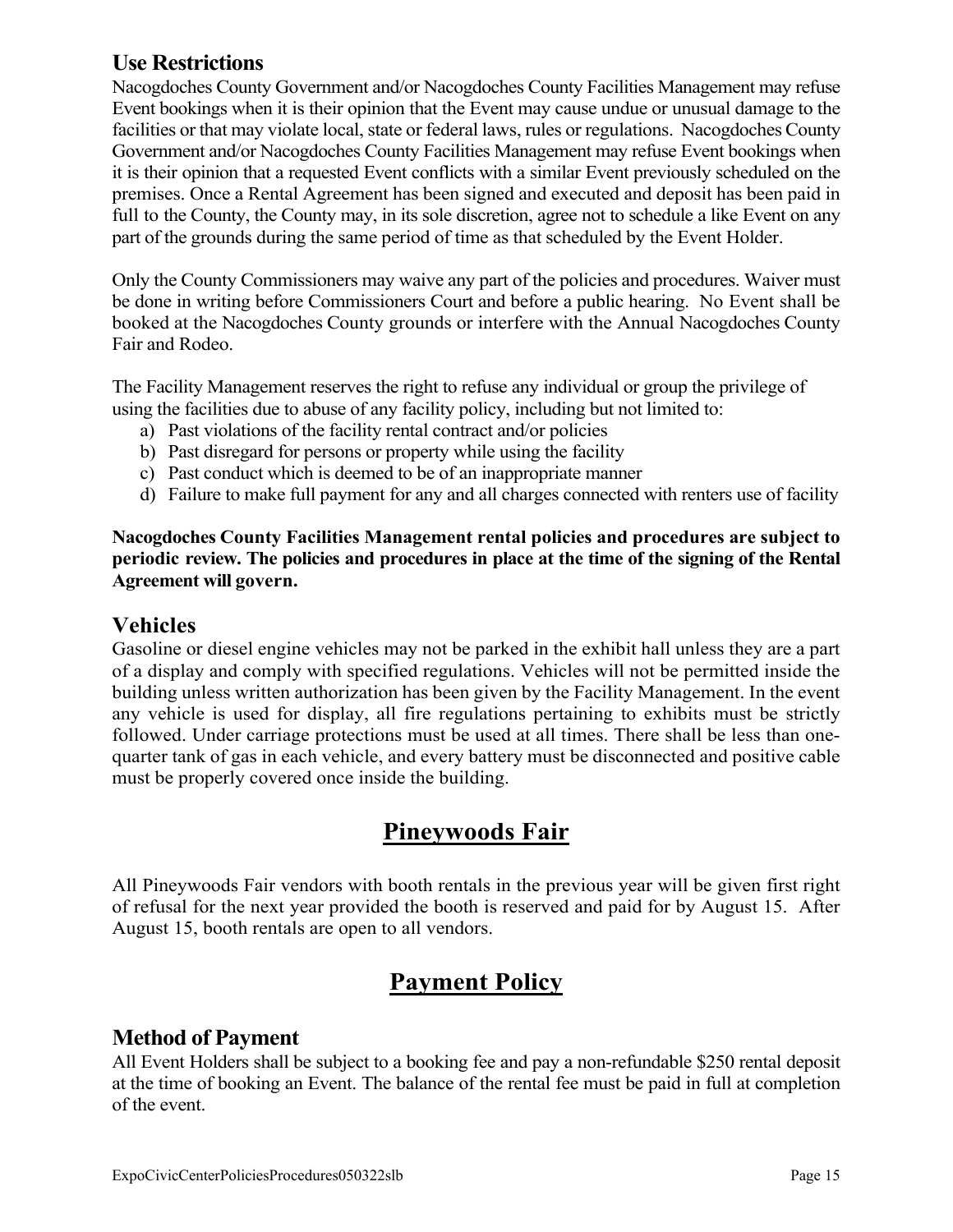Nacogdoches County Facilities accepts cash, personal, business or cashier checks or money orders.

#### **Appropriation of Revenues**

- **Final payment must be received within 5 working days from the close of the event.**
- **Expo employee has 5 working days to deposit all monies to the Treasurer's department pursuant to Local Government Code 113.022(a).**

## **Bad Check Policy**

Any checks returned by the bank for any reason will be turned over the County Attorney's office for prosecution.

#### **Cancellation of Event**

A non-refundable \$250 rental deposit shall be retained by the County upon the cancellation of any scheduled Event 90 days or less before the scheduled Event. If the County cancels the Rental Agreement for any unforeseen reason or act of God, then all monies paid to the County by the Event holder shall be refunded. Any liability of Nacogdoches County shall be limited to the fees paid by the Event Holder. Nacogdoches County Facility Management reserves the right to refuse booking future events by a Event Holder who cancels an event for any reason.

### **Limitation of Liabilities**

Notwithstanding anything herein to the contrary, Nacogdoches County will not be liable for any indirect, incidental, special, consequential damages, or damages resulting from the use of the Nacogdoches County facilities, however arising, including failure of voice or data lines, even if Nacogdoches County has been advised of the possibility of such damages. Nacogdoches County liability will in no Event exceed the amount received under this agreement for damages arising out of, relating to, or in any way connected with the Rental Agreement. Users of Nacogdoches County facilities are advised to procure Event cancellation insurance. Nacogdoches County will not assume liability for cancellation due to emergencies or unforeseen circumstances. Recovery under such circumstances shall be limited to the amount of rental fees paid under the Rental Agreement.

# **Insurance Requirements**

#### **Certificate of Insurance:**

The Event Holder, depending on the nature of the event, may be required to procure and maintain, at its own expense, insurance with insurers with an A- or better rating as determined by Best's Key Rating Guide, the following policy of insurance: Commercial General Liability Insurance/General Liability Insurance. Said insurance will provide limits as indicated in the contractual agreement for the specific building facility and event.

It is the responsibility of the Event Holder to deliver proof of adequate insurance through a Certificate of Insurance, if required, to Facilities Management no later than fifteen (15) days prior to an event promoted by Event Holder. Failure to provide acceptable proof of insurance shall result in cancellation of the License Agreement and use of the facilities without penalty to or liability of Nacogdoches County.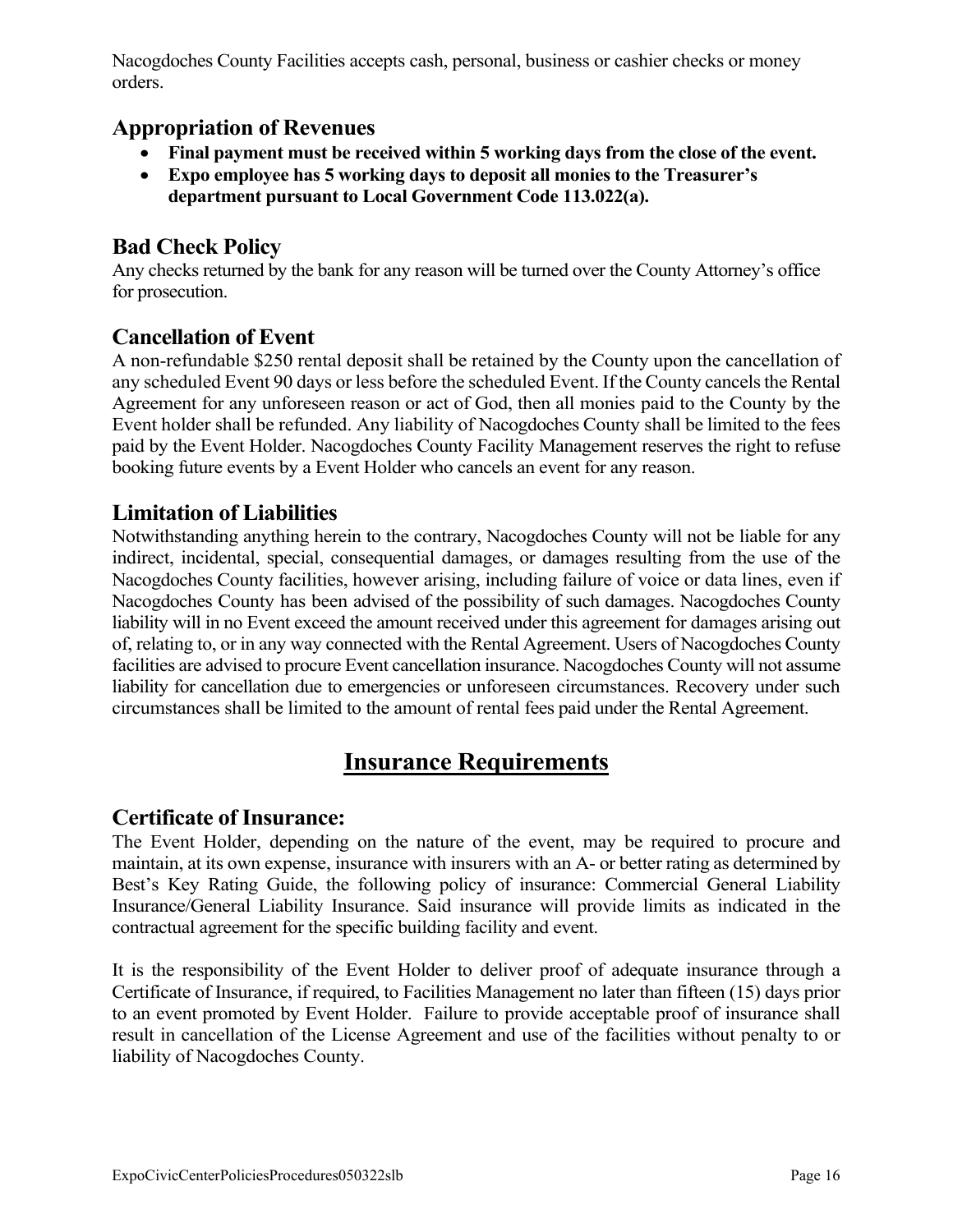# **EXHIBIT "A" Nacogdoches County Exposition Center**

3805 N.W. Stallings Drive Nacogdoches, Texas 75964 936-564-0849

| <b>AREA</b>                             | <b>RATE</b>                                                           | <u>NON-PROFIT RATE</u><br>Must provide 501 (c) (3) letter |
|-----------------------------------------|-----------------------------------------------------------------------|-----------------------------------------------------------|
| Arena Rental                            | \$900.00                                                              | \$500.00                                                  |
| Clean Up Fee                            | Negotiable fee up to \$500.00<br>At discretion of Facility Management |                                                           |
| <b>Bleachers</b>                        | \$25.00 each (seats 30)                                               | \$25.00 each (seats 30)                                   |
| Set Up Fee                              | As required per event                                                 |                                                           |
| Tear Down of<br>Roping Chute & Pen      | \$300.00                                                              |                                                           |
| <b>VIP Room</b>                         | See schedule for Civic Center rates                                   |                                                           |
| <b>Barn Use</b>                         | \$200.00 per barn                                                     | \$200.00                                                  |
| Concession buyout                       | \$600.00                                                              | N/A                                                       |
| <b>Ticketed Event</b><br>(sold or comp) | \$1.00 per ticket per admission<br>(sold or comp)                     | \$.50 per ticket per admission                            |
| Parking Fee                             | \$1.00 per vehicle                                                    | \$.50 per vehicle                                         |
| <b>Vendors at Concerts</b>              | 20% of product sold                                                   |                                                           |
| Riders in the arena                     | \$10.00 per horse                                                     |                                                           |
| <b>Stall Rental</b>                     | \$15.00/night                                                         |                                                           |
| Shavings                                | \$7.00 (price subject to change with market)                          |                                                           |
| RV Hook up                              | \$20.00                                                               |                                                           |
|                                         | $C_0$ log Toy Whore Applicable                                        |                                                           |

Sales Tax Where Applicable **All Rates Subject to Change**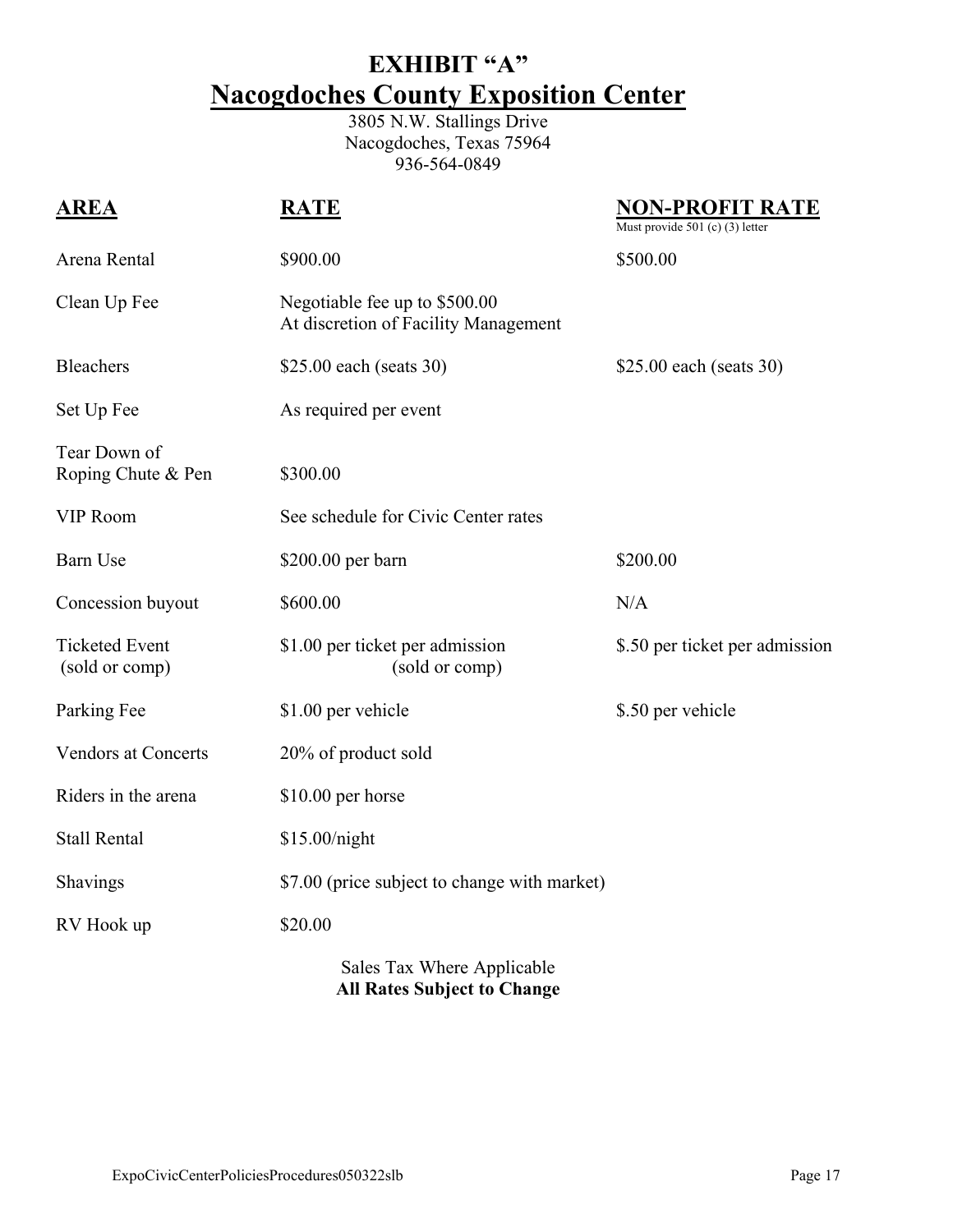# **EXHIBIT "A" Nacogdoches County Civic Center**

3805 N.W. Stallings Drive Nacogdoches, Texas 75964 936-564-0849

| <u>AREA</u>                                                  | <b>WEEKEND RATE/DAY</b>                       | <b>WEEKDAY</b>      |
|--------------------------------------------------------------|-----------------------------------------------|---------------------|
| <b>RATE/DAY</b><br>Downstairs Exhibit Hall                   | \$1000.00 commercial                          | \$700.00 commercial |
| $(14, 464$ sq. footage)                                      | \$700.00 non-profit                           | \$500.00 non-profit |
|                                                              |                                               |                     |
| <b>Upstairs Exhibit Hall</b>                                 | \$600.00 commercial                           | \$450.00 commercial |
| $(4,316 \text{ sq}$ footage)                                 | \$500.00 non-profit                           | \$350.00 non-profit |
|                                                              |                                               |                     |
| Large Breakout Room                                          | \$100.00 per day                              | \$80.00 per day     |
| 30 x 25 (766 sq feet)                                        |                                               |                     |
| Upstairs Exhibit Hall Early Exit                             |                                               | \$350.00 commercial |
| (8am-3pm ONLY)                                               |                                               | \$250.00 non-profit |
|                                                              |                                               |                     |
| <b>Small Breakout Room</b>                                   | \$50.00                                       | \$50.00             |
| $15 \times 25$ (393 sq feet)                                 |                                               |                     |
| Lobby Space                                                  | \$50.00                                       | \$50.00             |
| <b>Ticket Booth</b>                                          | \$25.00                                       | \$25.00             |
| Kitchen                                                      | \$175.00                                      | \$175.00            |
| <b>Exhibit Parking Lot</b>                                   | \$100.00                                      | \$100.00            |
| Move in/Move out                                             | $50\%$ /day                                   | $50\%$ /day         |
| Late Exit Fee                                                | \$100.00 per 30 minutes after Operating Hours |                     |
|                                                              |                                               |                     |
| Sound System (laptop not included)<br>Portable LCD Projector | $$100.00$ per event<br>\$75.00                |                     |
| 80" Screen                                                   | \$25.00                                       |                     |
| Phone Line for Credit Card                                   | \$25.00                                       | \$25.00             |
| 6' & 8' Banquet Tables                                       | \$5.00 each                                   |                     |
| 5' & 6' Round Tables                                         | \$5.00 each                                   |                     |
| Café Tables (x6)                                             | \$5.00 each                                   |                     |
| <b>Seminar Tables</b>                                        | \$5.00 each                                   |                     |
| Chairs                                                       | \$1.00 each                                   |                     |
| Stage with skirting $(32' Lx12'W)$                           | \$140.00                                      |                     |
| Special stage set-up                                         | \$200.00                                      |                     |
| Flag Set                                                     | \$5.00                                        |                     |
| Podium                                                       | \$10.00                                       |                     |
| <b>Beverage Dispensers (Glass)</b>                           | \$10.00                                       |                     |
| <b>CLEAN UP FEE UPSTAIRS</b>                                 | \$200.00                                      |                     |
| <b>CLEAN UP FEE DOWNSTAIRS</b>                               | \$350.00                                      |                     |
| AFTER HOURS CLEAN UP FEE                                     | \$75.00 PER HALF HOUR - AFTER CLOSING TIME    |                     |
|                                                              |                                               |                     |

 INSURANCE FOR ONE DAY EVENT……….www.wedsafe.com…………. Sales Tax Where Applicable

#### **All Rates Subject to Change**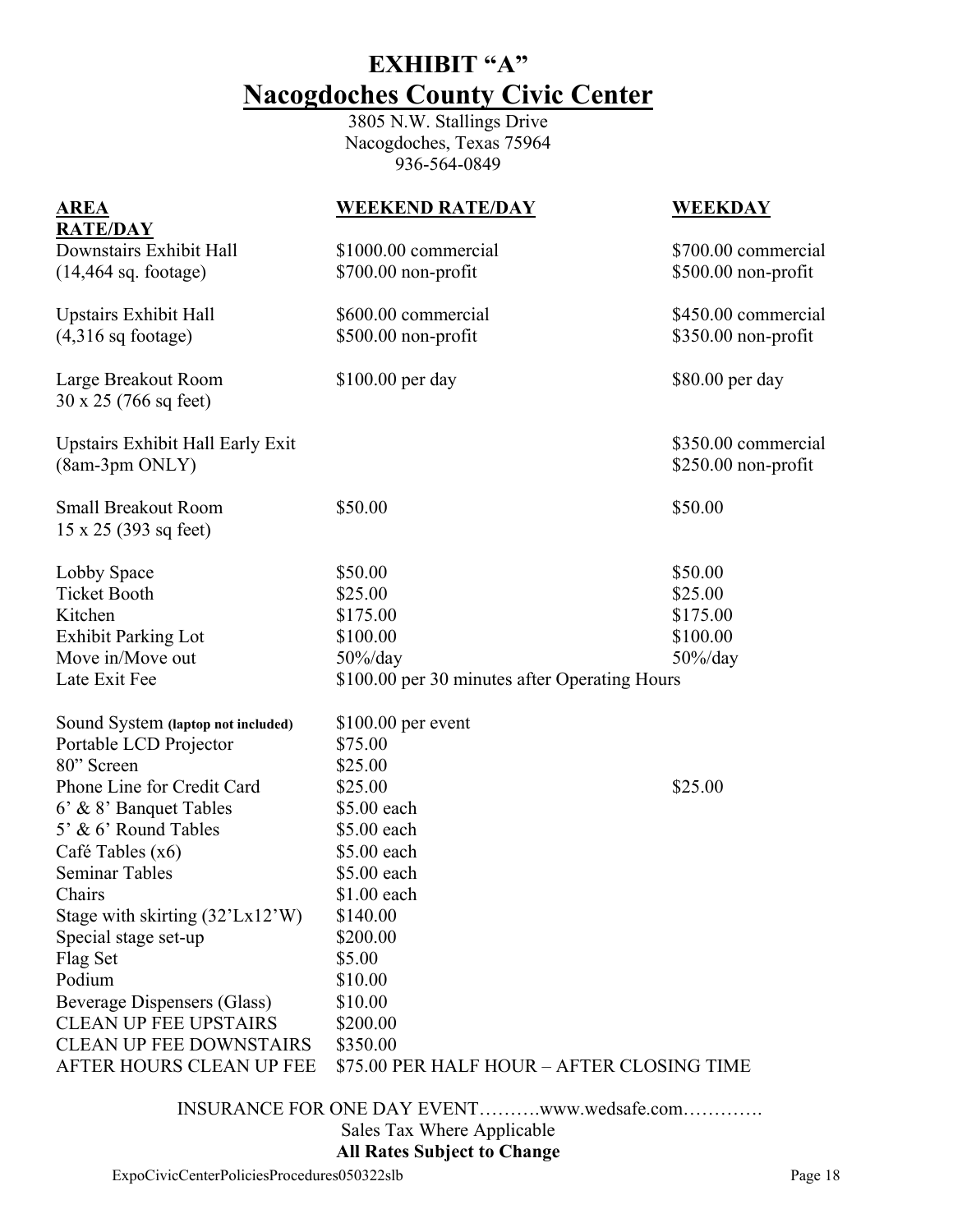# **EXHIBIT "A" continued Nacogdoches County Civic Center**



We offer Special Weekday Rental Rates Monday thru Friday (excluding county holidays) from 8:00 am to 4:00 pm. Our facility offers a variety of meeting and conference room capable of accommodating large and small groups. Housekeeping during your event and clean-up afterward is provided.

#### Downstairs Hall - \$1000.00

Includes sound, projector (laptop not included), stage with backdrop, skirting, podium and theater seating for up to 300. You also have access to our professional catering kitchen which features two double door warming cabinets, a double door cooler, and dish washer.

#### Upstairs Hall - \$350.00

Easily accessible by elevator this room includes tables and chairs to accommodate up to 50. The upstairs hall features two adjoining break-out rooms, kitchen, and restrooms. Sound and projector (laptop not included) are available as well. It is an extremely private self contained area.

#### Large Meeting Room - \$100.00

Includes tables and chairs for up to 30. A portable projector (laptop not included) with screen are available.

#### Small Meeting Room - \$50.00

Perfect for intimate meetings, our small meeting room includes tables and chairs for up to 8. Portable projector (laptop not included) and screen are available.



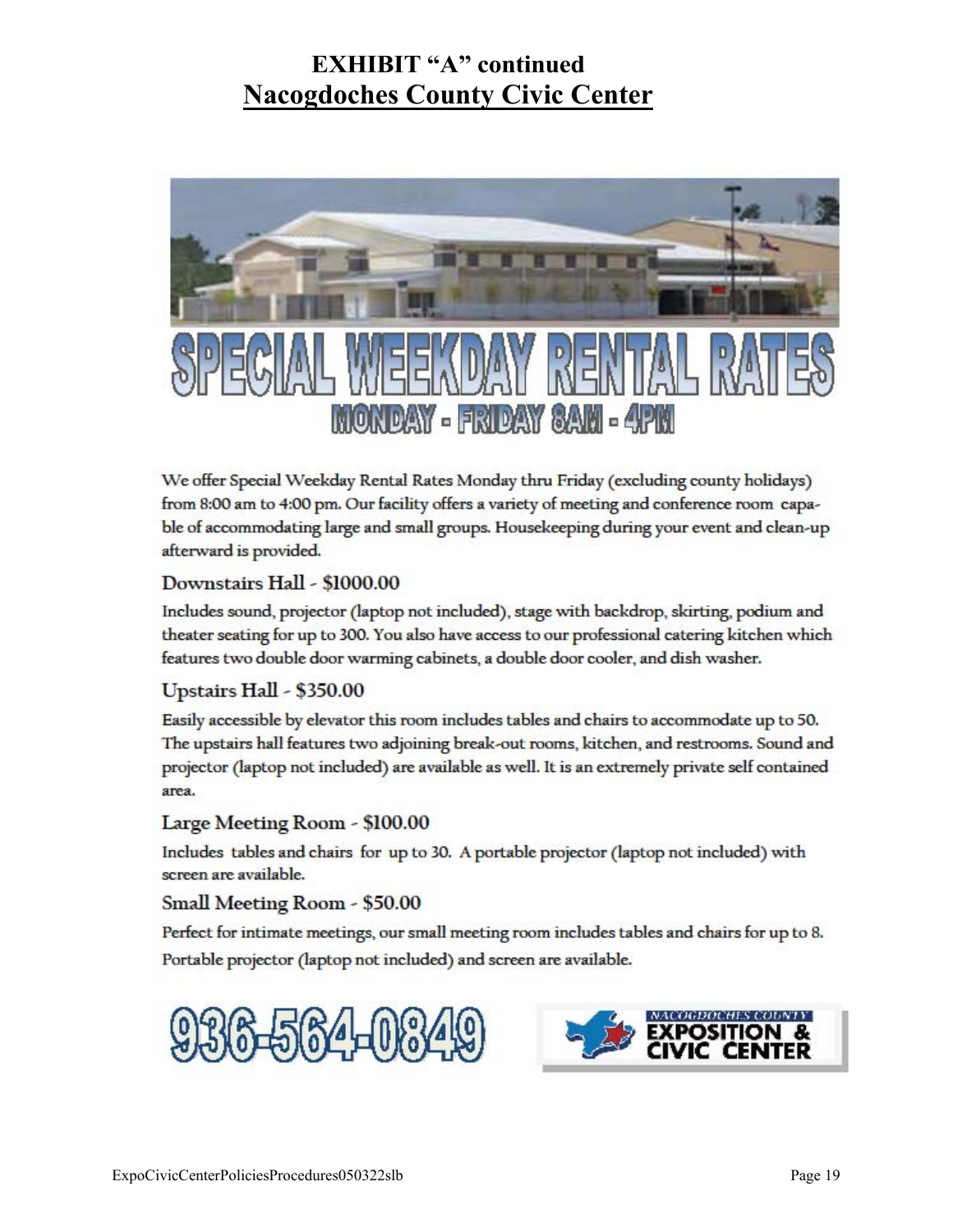# **EXHIBIT "B"**

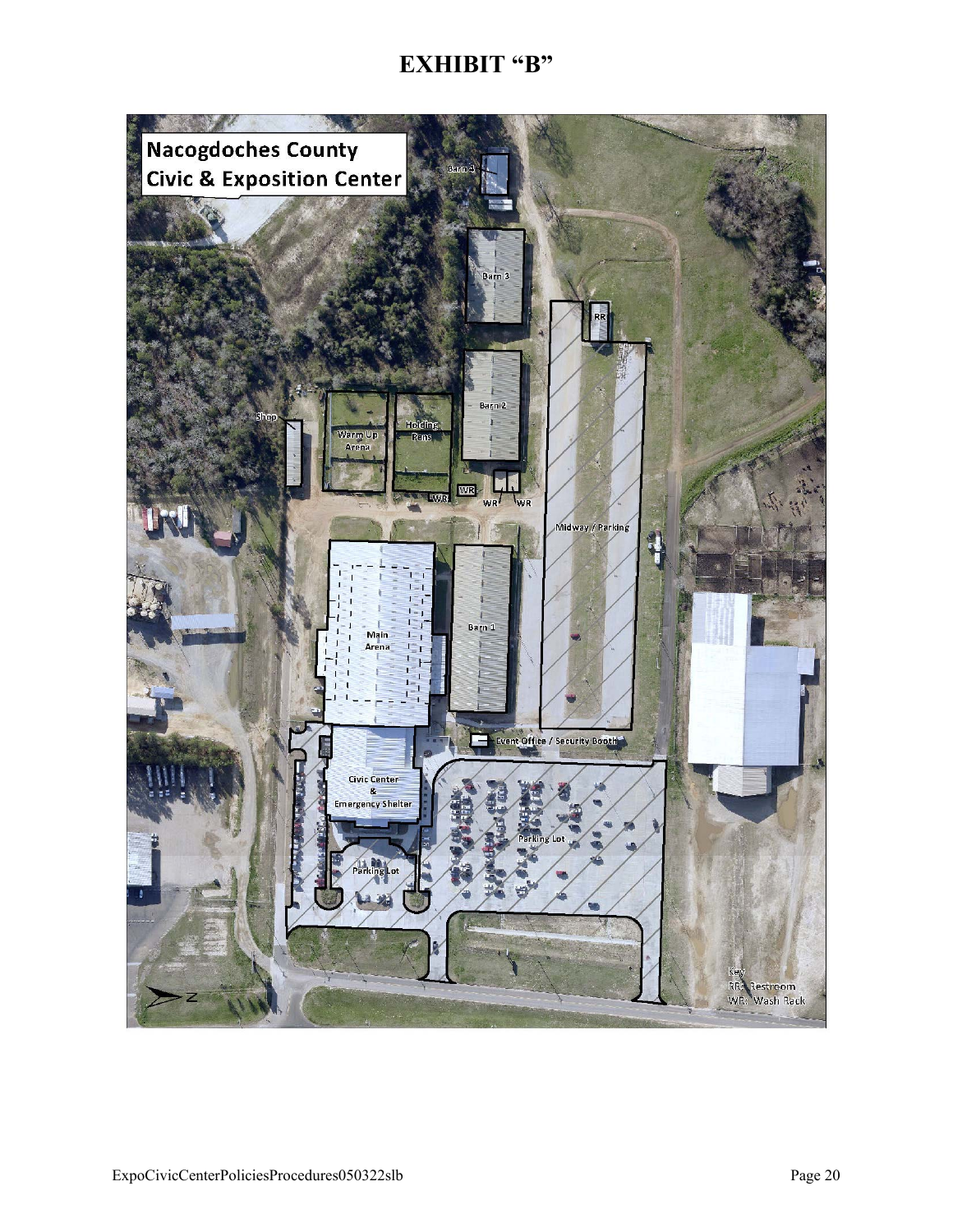## **EXHIBIT "B"**

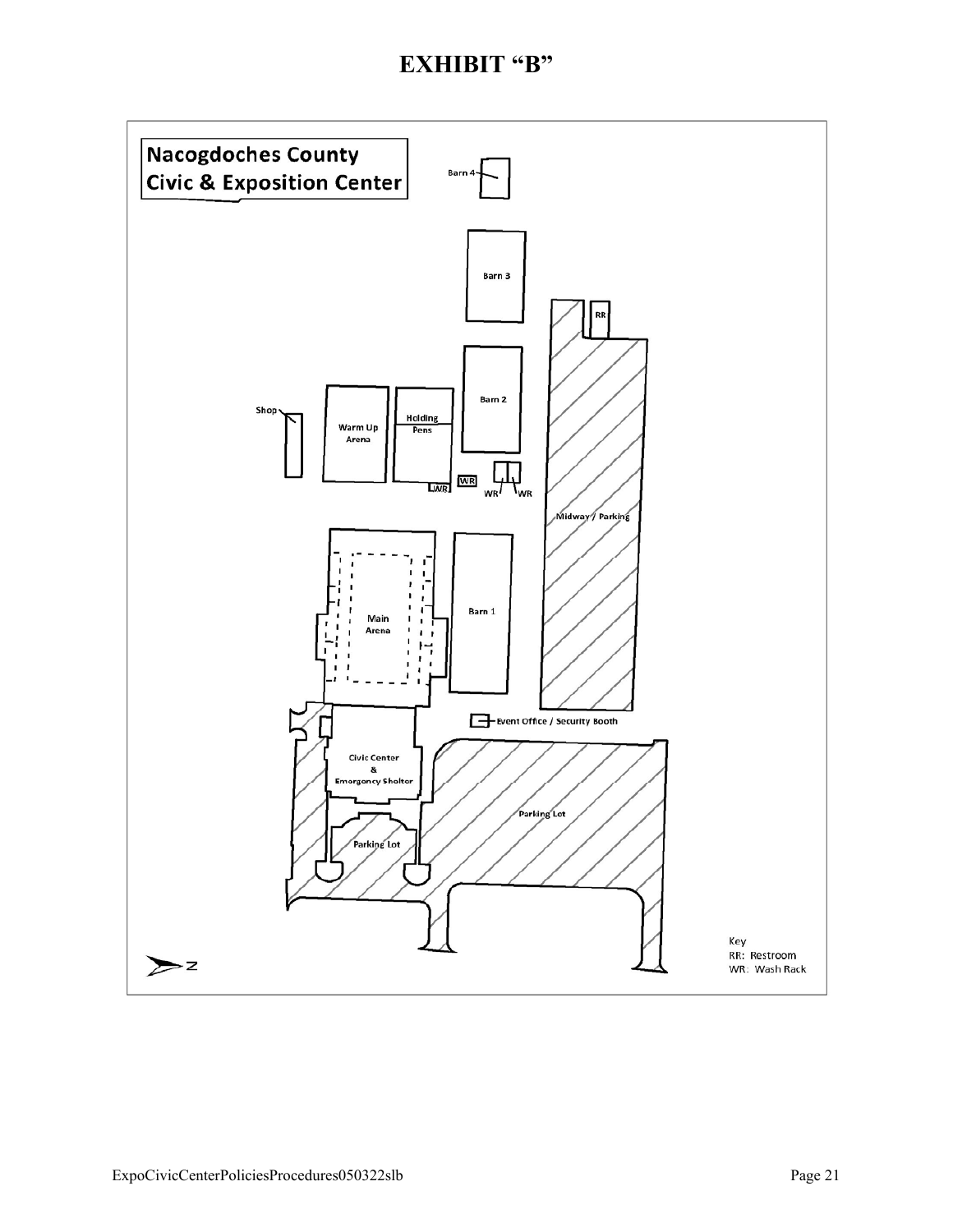# **EXHIBIT "C"**

# **Nacogdoches County Civic Center License Application Form**

**Separate Attachment Contact Nacogdoches Expo/Civic Center for copy**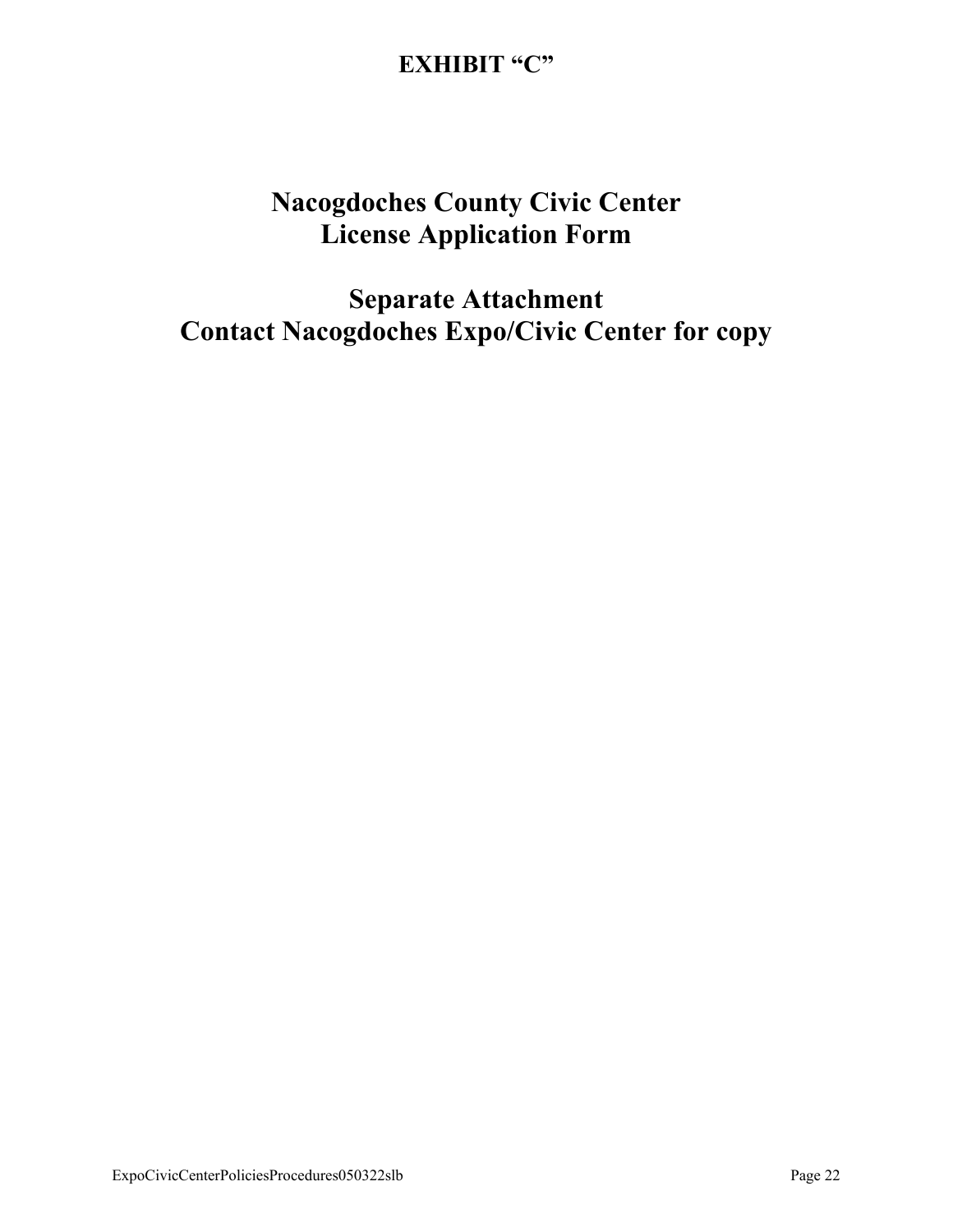# **EXHIBIT "C"**

# **Nacogdoches County Exposition Center License Application Form**

**Separate Attachment Contact Nacogdoches Expo/Civic Center for copy**